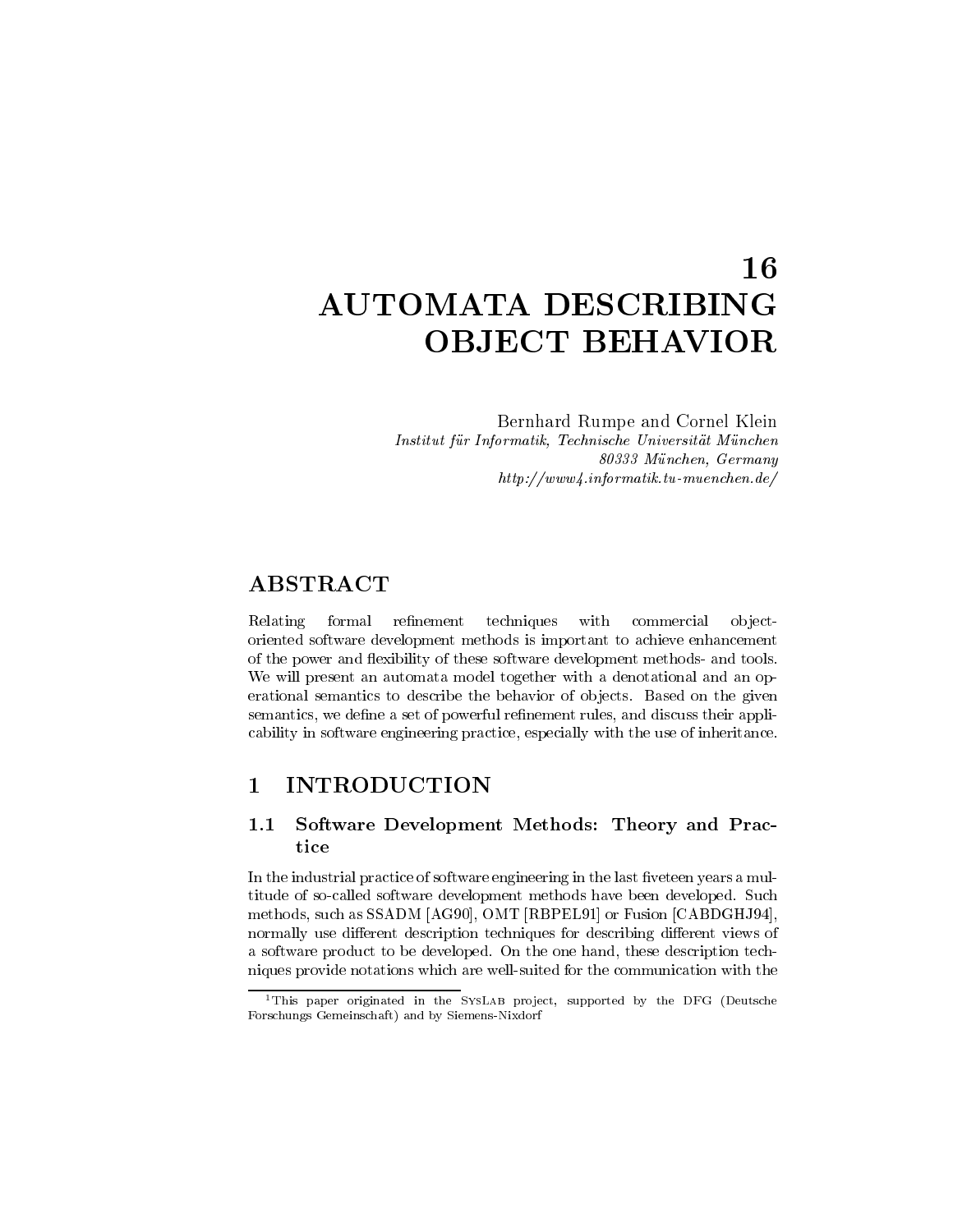application expert, and which can be efficiently used for typical modeling problems such as data modeling eg entityrelationshipdiagrams C On the other hand however these description techniques lack a precisely de-ned se mantics Even their syntax is sometimes only de-ned informally eg by giving examples. As a result, a lot of problems during the application of such methods arise, which are caused by the ambiguous interpretation of the semantics of the used modeling concepts

- $\bullet$  problems concerning the communication between different persons involved in the project occur due to ambiguities arising from informal semantic de-nitions
- $\bullet$  it is impossible to define formal relationships between different system  $\,$ scription levels
- $\bullet$  and moreover even in one description level there is a lack of clarity concerning issues of "consistency" and "completeness".

As a consequence, tool systems assisting methods (so called "CASE-Tools") often do not cause the expected gain in productivity: The information which can be acquired by the use of methods is because of the de-cient semantic foun dation of the methods, not very evident. As a result of this the functionality of tools is mostly restricted to document editing- and managing functions.

The vast literature concerning the commercial software development meth ods at least suggests that these methods are widely applied in industry An other important research direction in academia, however, are formal methods. These techniques are based on mathematical models of information processing systems such as process algebras Magnetic Matrix and as the structure of temporal logic L or stream processing functions BDDFGW They are equipped with powerful re-nement techniques allowing to formally relate models on very dif ferent abstraction levels. As description techniques, various logical languages are used

While formal methods are theoretically appealing, their acceptance in industry is still in its infancy. We think that the main reasons for this are:

- $\bullet$  the produced documents can not be used as the basis for communication  $\bullet$ with the application expert, because they consist of logical formulae which are difficult to understand even for many software engineers.
- $\bullet$  no description techniques are provided for typical modeling problems such as e.g. data modeling.
- $\bullet$  the rennement calculus provides only a set of low-level , fine-grained  $\bullet$ re-complete complete with an employment on complete the is need to need the complete  $\mathcal{L}_{\mathcal{A}}$ are powerful large grained re-rules which are tailored for the contract which are the process re-nement problems and typical description techniques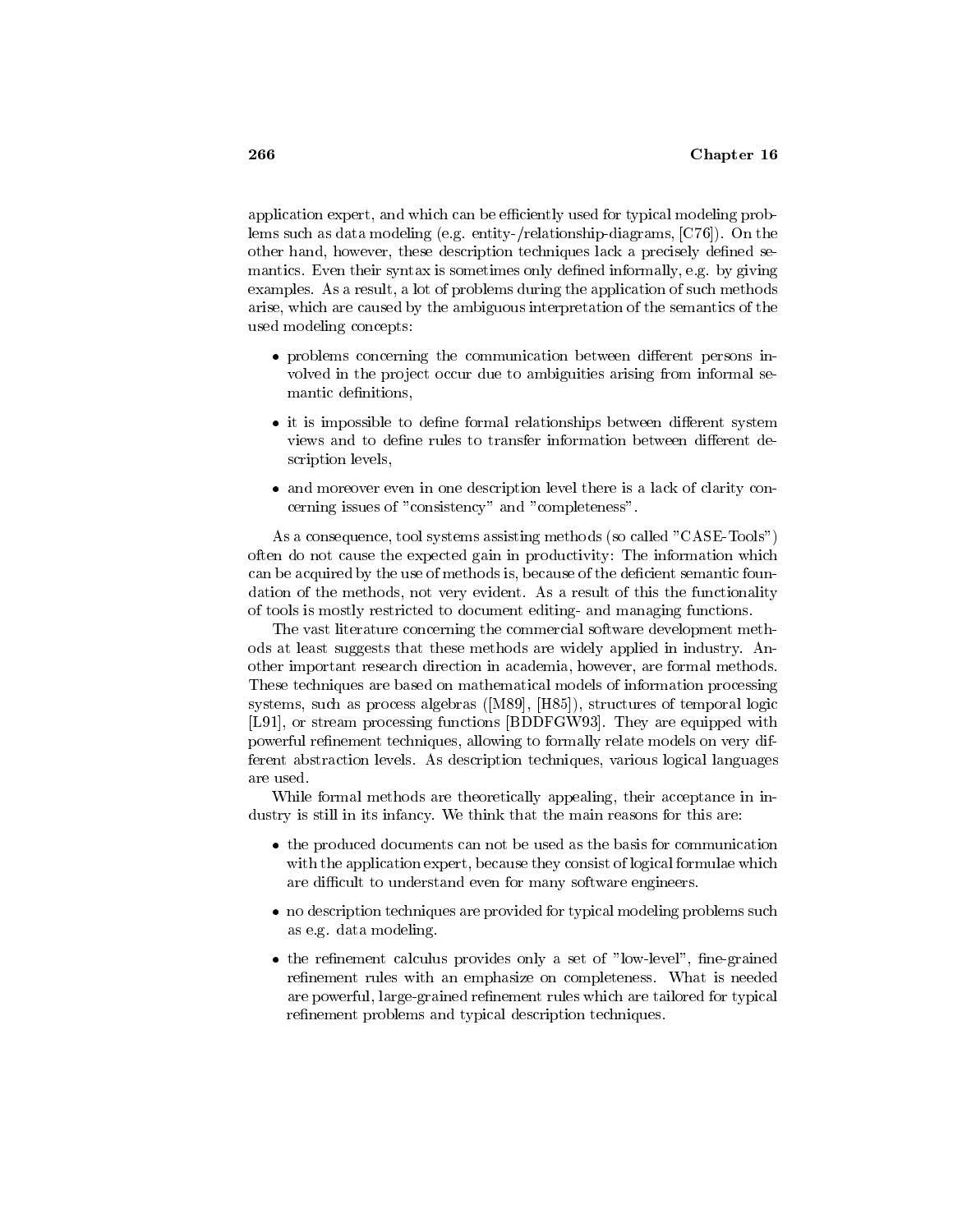It is the aim of this paper to present a step towards closing the above sketched gap between theory and practice. We believe that both worlds, theory and practice can bene-t from such an approach For formal methods commer cially successful description techniques may aid in scaling up these methods for their application in the development of larger systems Commercial methods may bene-t conceptually by more precisely de-ned concepts and by CASE tools with enhanced functionalities such as improved consistency checks and more powerful generation- and analysation facilities.

#### 1.2 Overview of the paper

Typical for all object-oriented software development methods are description techniques of the following two kinds

- $\bullet$  A description technique for *data modeling*.
	- These description techniques are normally based on the entity-/relationship model C (C) is extended in various ways Data models de later ways ways ways ways ways and scribe the structure of the persistent data of a system, and some integrity constraints. Entity-/relationship-modeling is the most widely used modeling technique
- $\bullet$  A description technique for modeling *behavior*.
	- State-Transition diagrams, or automata, are used to model the behavior of the whole system of subsystems or of single ob jects For reducing the complexity of the notation, hierarchical state-transition diagrams such as statecharts H have been proposed which are used eg in OMT

In this paper, we will present an automaton model which is well-suited for the description of the behavior of *objects*. We will consider objects as being active entities encapsulating a local data space and a local process and which communicate with *asynchronous message passing*. This kind of objects can not be tackled adequately with well known modeling approaches, but they are gaining importance in industry in the context of distributed client-/server applications

The paper is organized as follows In the following section we de-ne the abstract syntax and a concrete graphical notation for our automata The main purpose of the graphical notation is to illustrate the examples. In section  $3$ , the denotational semantics of an automaton is given by a predicate characterizing a set of stream processing functions see BDDFGW (FOOT) processing see BDFGW see BDDFGW (FOOT) and the option of erational semantics is de-ned as the set of their executions Based on the given denotational semantics we will continue by de-ne a calculus for re-nement which is well-suited for the use by application experts and software engineers. we show the show the show the show a showledge the showledge of the showledge of the showledge of the showledge of the showledge of the showledge of the showledge of the showledge of the showledge of the showledge of the s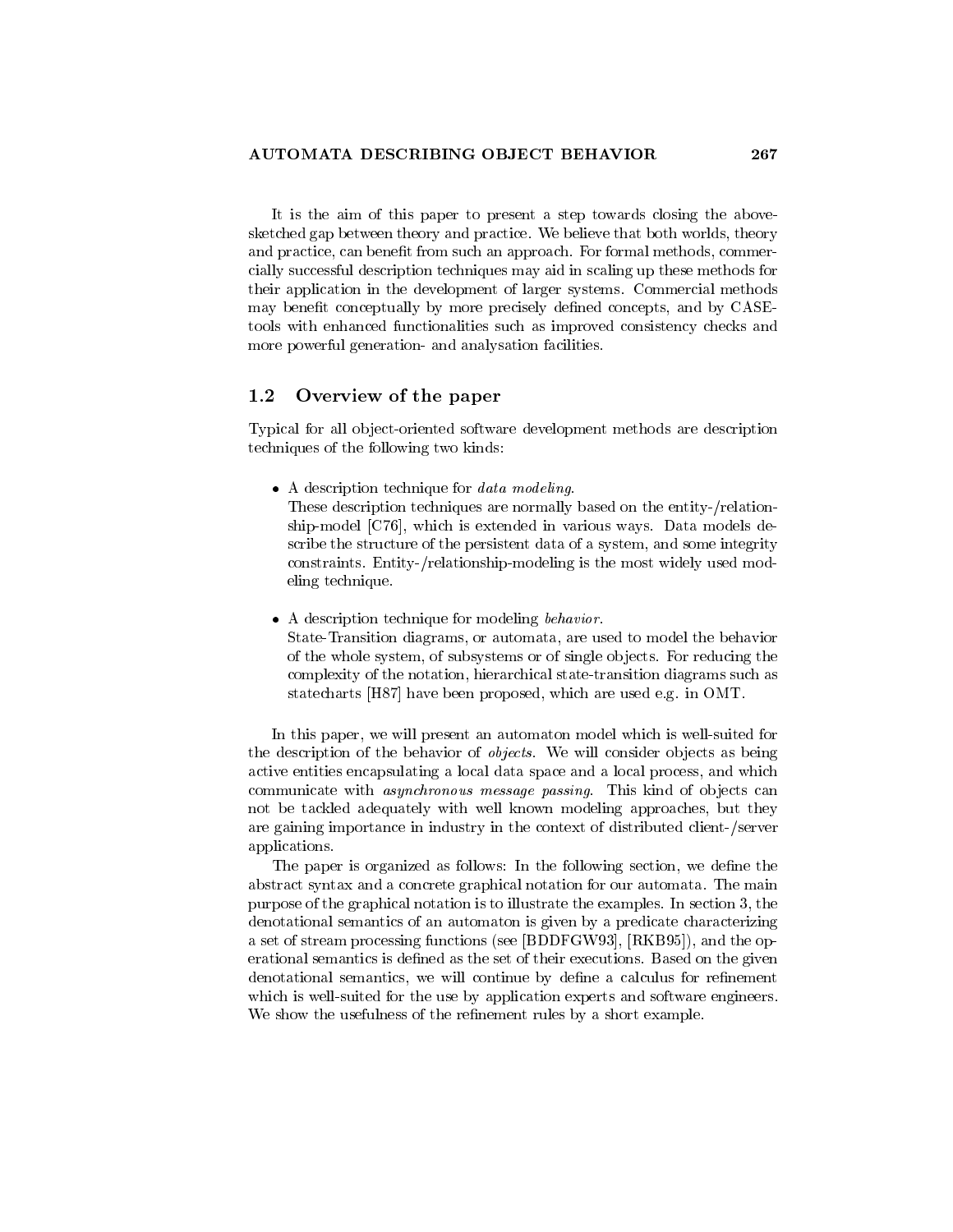#### $\overline{2}$ MESSAGE PROCESSING AUTOMATA

In this section we de-ne the abstract syntax for message processing automata  $(in short automata)$  as well as one notation for them.

We will use automata to model the input-/output behavior of components. For this purpose, we will not use a black-box-view, which only relates the input and the output of a component. Instead, we will use an abstraction of the internal structure of a component. This approach is also called the "state-boxview eg in the cleanroom software engineering method MDL HM We will also abstract from the concrete messages which objects may receive and send. Instead, we model equivalence classes of these messages, called *char*acters One such equivalence class is for example the set of all messages of the same type, abbreviated by the name of this type.

An automaton describes the reaction of a component with respect to a given input stimulus and a given state The automaton consumes the input message, produces a sequence of output messages, and enters a new state for processing the next input message. Thus, transitions are labeled with sequences of messages, as this is the case in mealy automata [HU90].

Our approach for modeling the input-/output behavior of components is closely related with IS and transition is the US of the ISO of an interesting of an interesting of an interest  $I/O$ -automaton can input a character, output a character, or it can be an internal transition. The processing of an input character triggers a sequence of further transitions, where each transition may output a further character. To guarantee that the environment of an  $I/O$ -automaton may send messages at any point in time, an additional constraint called "input enabledness" is imposed on the transition relation. Because an  $I/O$ -automaton can only accept or emit one character per transition it needs a -ne grained set of control states Our notion of an automaton is more abstract it labels transitions with the input character as well as with output characters thus modeling the input characters causal for the output. Therefore, no intermediate control states are necessary. One transition models the handling of a complete message, describing input and output as well as the internal state change. We only use abstract data states characterizing equivalence classes of the data states of the modeled components

#### $2.1\,$ Abstract Syntax for Automata

The abstract syntax contains only the essence of the concrete textual or graph ical notation of the automaton, while it ignores the keywords used or the concrete shape of the graphical symbols We deautomaton as follows: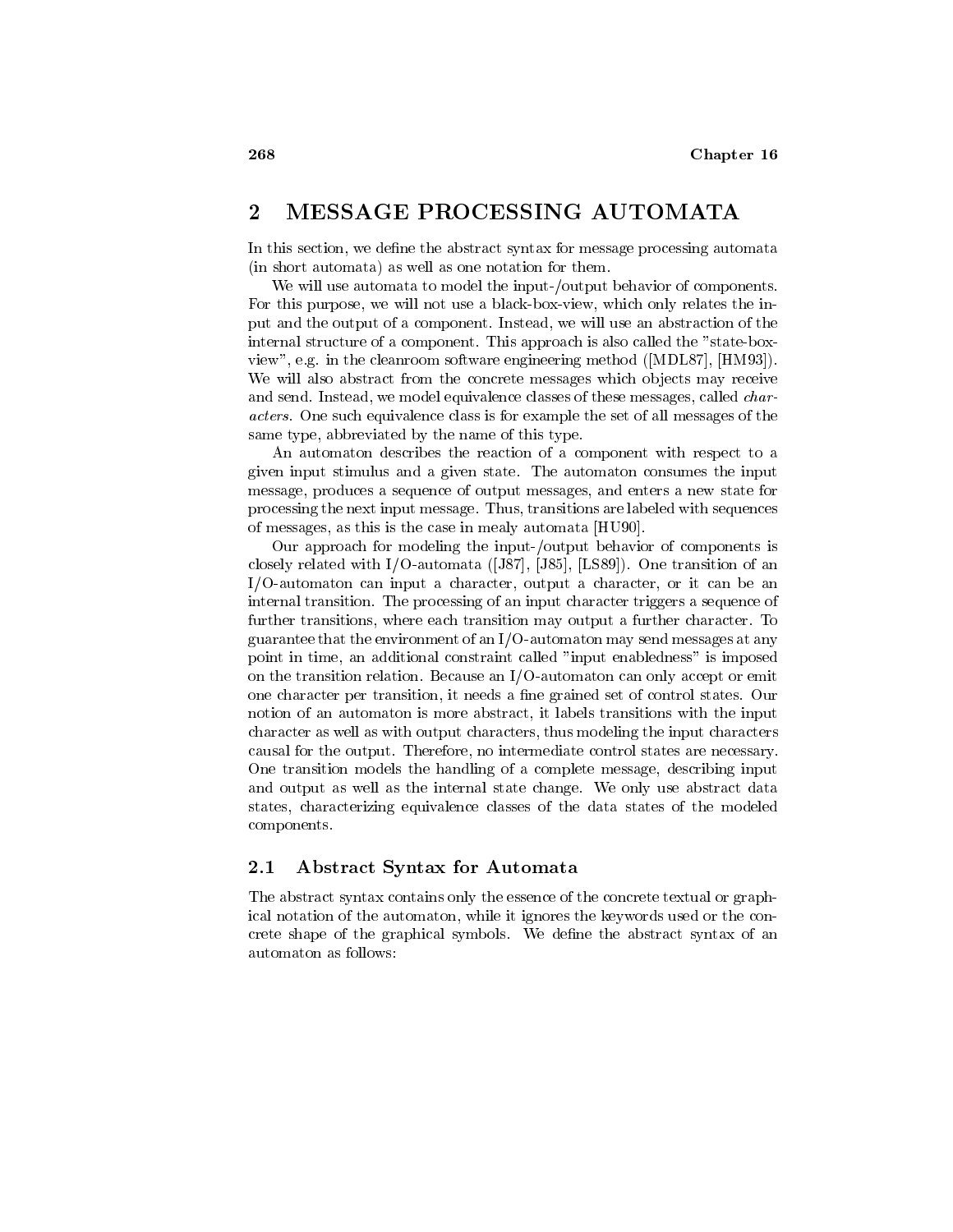### Definition 1 (Message Processing Automaton)

A message processing automaton is a tuple S-M--I consisting of

- $\bullet$  a set of states  $\circ$ ,
- a set of input and output characters M
- $\bullet$  a state transition relation  $o \subseteq s \times m \times s \times m$  , where the first two components are the source state and the input message and the second two components are the destination state and a sequence of output messages and
- $\bullet$  a set  $1\, \subset\,$   $\,$   $\triangleright$   $\times$  n of pairs each consisting of a start state and an initial output

### (End Definition)

 $\texttt{I}$  will be called the set of initial elements. Instead of  $\texttt{(s,m,t,out)}\texttt{=0}$  we will out that will often a selected in the model would be the state and the state of the state of the state of s-leader and a structure exists a destination of and output out and output of the such a destination of the such that see the set of the state of the state of the state of the state of the state of the state of the state of

An automaton models the input-/output behavior and the state changes of an ob ject which processes messages from the set M A sequence of charac ters is processed in the following way: Nondeterministically, according to the -rst character of the input stream and the current state of the automaton a matching transition from  $\delta$  is selected. The transition is labeled with output characters, which are sent out during the processing of the input character. The automaton enters a new state according to the transition, in which he continues the processing of the input stream where the -rst character has been removed.

A transition models the fact that the output of the transition causally de pends on the input of the transition. During the processing of a transition, the output is emitted. This does not mean that the output immediately follows the input, but only that the output is caused by the input, and is sent sometimes later. This corresponds to possible message delay between distributed, asynchronously communicating ob jects

In contrast to -nite automata T we also allow in-nite state sets and extend transitions with output We do not use -nal states because we do not model terminating components but components with an in-nite lifetime

### Definition 2 (Total Automaton)

an automaton s-grifting in each interest if for each input in each state at least one transition exists.  $v$  ses,  $m \in \mathbb{N}$ .  $v(s, m) \neq v$ . An automaton which is not total is called partial.

(End Definition)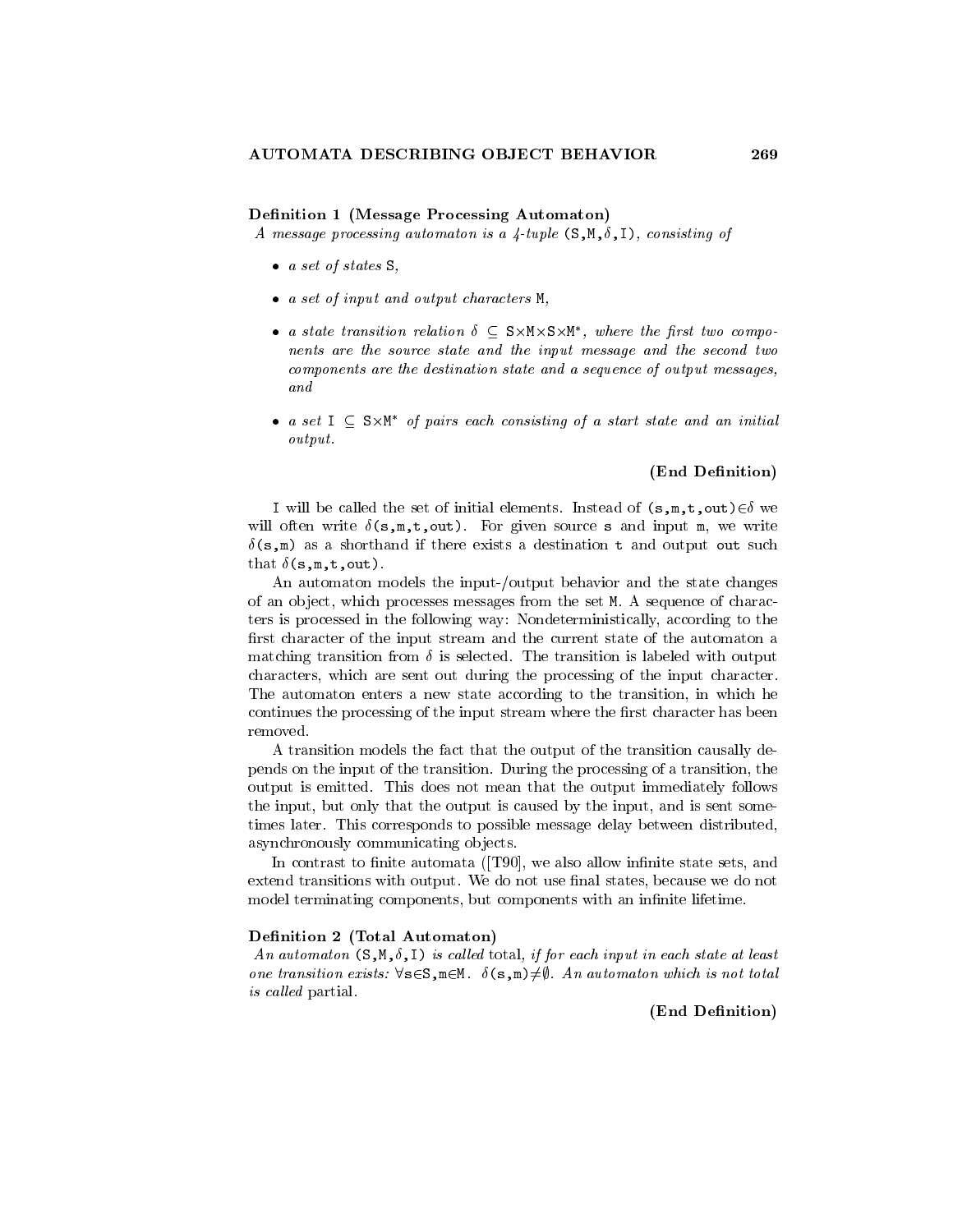#### 2.2 **Notation for Automata**

To illustrate our automata model, in the sequel we will use a graphical representation for automata. Nodes will represent (equivalence classes of) states of an automaton, while directed arcs will be used to represent the transitions of an automaton Another possibility for the concrete syntax of automata might be the use of tables as this is the case in Ja P and S We will not discuss the various advantages of graphical and textual notations for software engineering here. An excellent survey concerning this topic can be found in  $[P95]$ .

### Example 1 (Parity automaton)

The automaton in figure 1 describes the behavior of an object computing the parity of its input messages The automaton has two states representing an even or odd sum of the bits received so far The current parity can be requested by *issuing a* ?

End Example 



Figure 1: Graphical representation of the parity automaton

In general, the nodes represent the states S. The state transition relation  $\delta$  is given by arcs which are labeled with one input character <sup>m</sup> and with an output sequence **vav** in the form my vav. The empty supput sequence  $\sigma$  is omitted for simplicity. The initial states are characterized by arcs without source node, which are labeled with the initial output in the form  $\overline{\phantom{a}}$  out. Only the set M of input- and output characters has to be given explicitly.

In software engineering methods like SM B CABDGHJ or J state transition graphs or hierarchical extension of these are used to represent the behavior of components. Due to the fact that the state space of components is in-distributed in the second interest and of a graph represents and one of a graph representation of a equivalence class of states To allow for the formulation of propositions about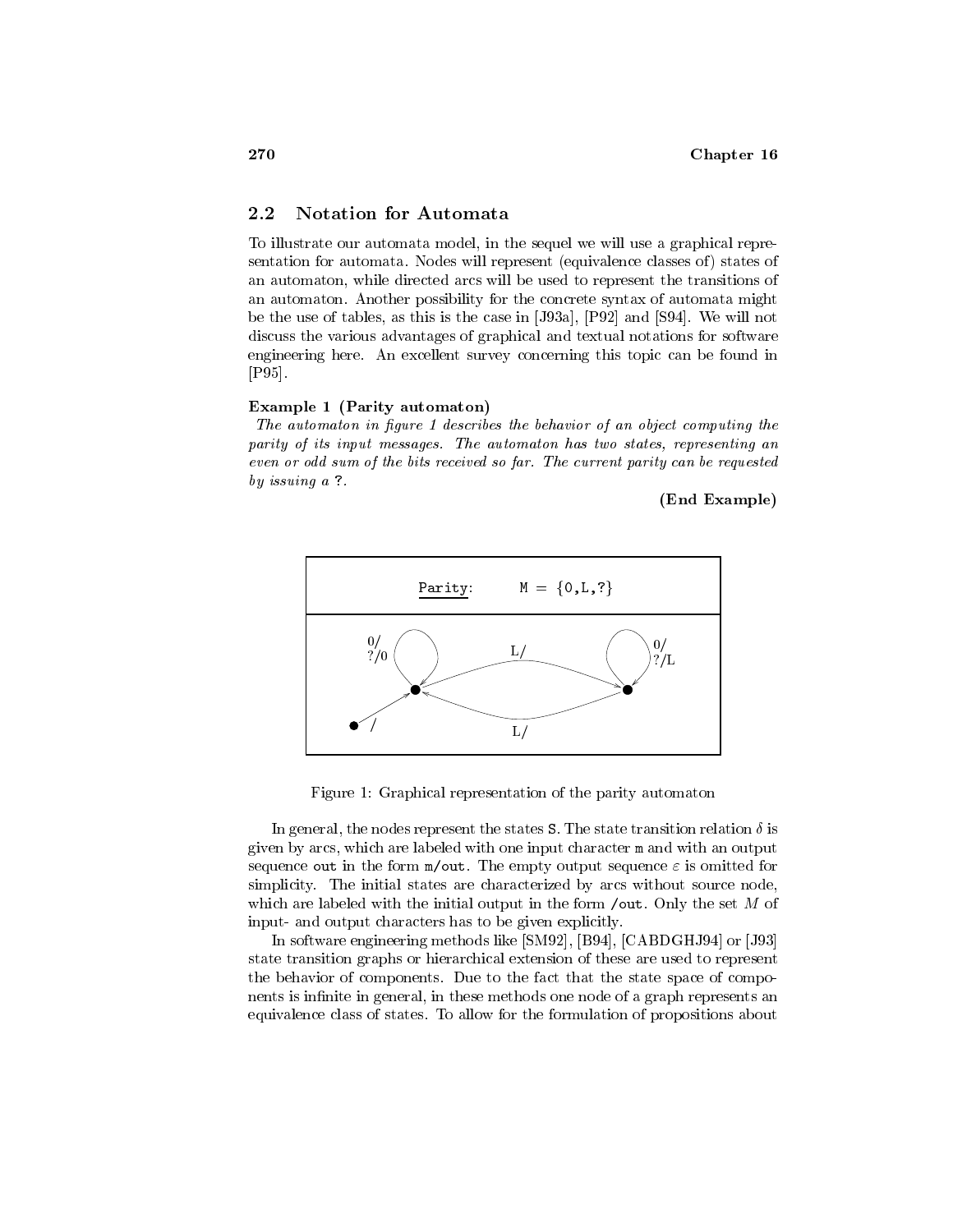states, pre- and postconditions are used. We will illustrate this by specifying an ob ject which realizes an unbounded FIFObu
er see -gure Transitions are additionally labeled by pre and postconditions in a suitable formal language For the pre- and postconditions we use the well-known Hoare notation. The variable s denotes the source state and the variable  $s'$  denotes the target state of a transition The functions ft and rt are de-ned in the appendix Because one node of the graph represents a non-empty set of states, there has to be a mapping from the sets of sets of states  $\mu$  , which the states the states This mapping is decreasing to the state of  $\mu$ conditions which are attached to the nodes and which constitute a partition of the state space



Figure 2: Graphical representation of a buffer automaton

# SEMANTICS FOR AUTOMATA

We now give a denotational semantics for our automata. The denotational semantics associates a set of stream processing functions with each automa ton. Stream processing functions provide an abstract, compositional semantics for asynchronous communication ob jects BDDFGW We will also give an operational semantics, associating a set of transition sequences with each automaton. These transition sequences reflect the intuitive understanding of the operational behavior of an automaton

The semantic model of stream processing functions is introduced in the ap pendix The semantics of an automaton is a set of stream processing functions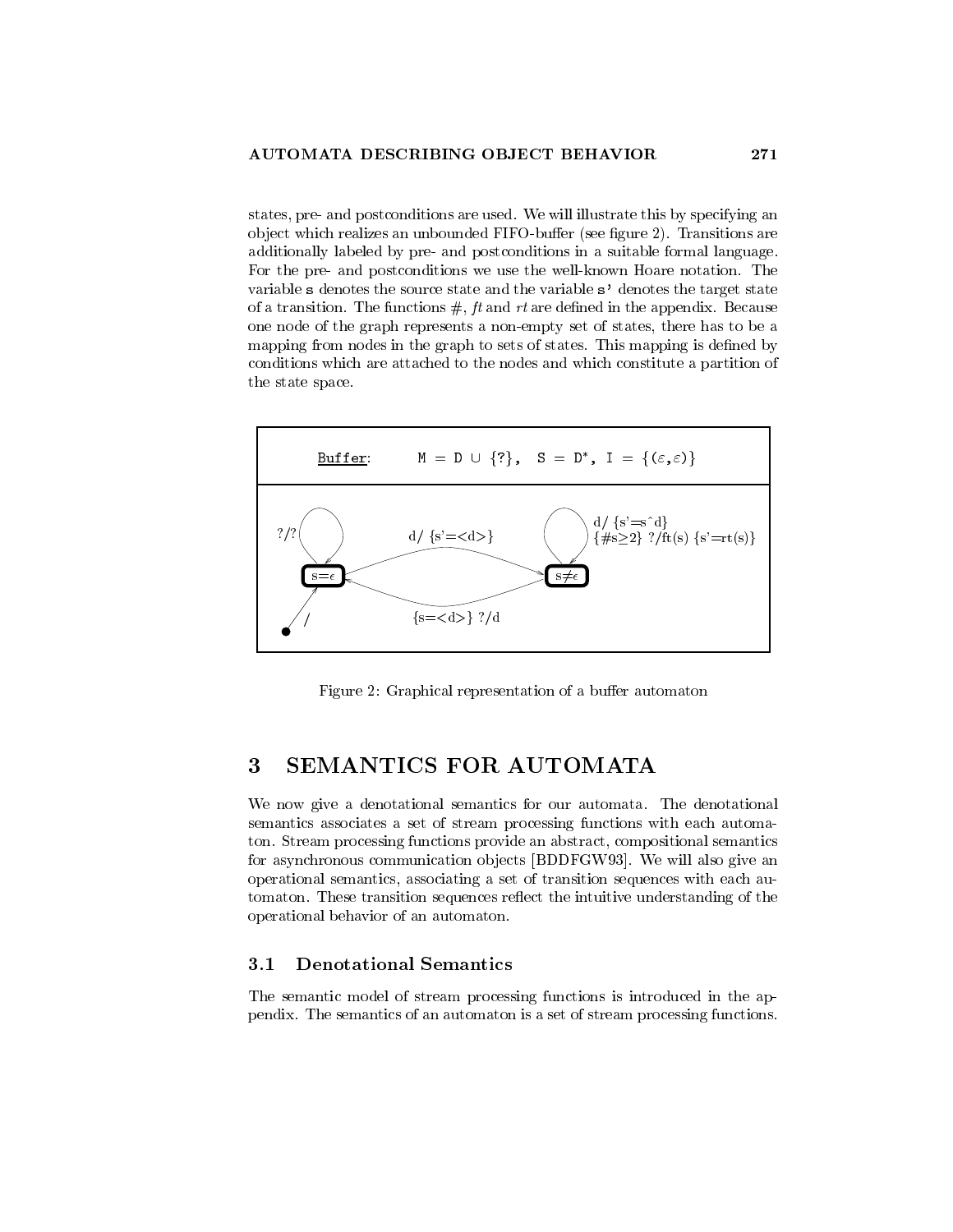A set of stream processing functions can either be viewed to model an un derspecies in the species in the species in the species in the species of which some details of which some details  $\alpha$ have been left open, or as a model of a *non-deterministic* agent, i.e. as an agent which non-deterministically chooses between alternatives during its lifetime The di
erence between nondeterminism and underspeci-cation can not be observed

Non-determinism in our automata occurs because of the non-deterministic choice of the transition relation  $\delta$ . Here, any transition with matching source state and input character may be chosen

### Definition 3 (Semantics for Total Automata)

The semantics of a total automaton S-M--I is dened as fol lows

$$
\begin{array}{lcl}\n[[(S, M, \delta, I)]]^c & \stackrel{def}{=} \{ g \in M^\omega \stackrel{s}{\to} M^\omega \mid \\
\exists \ h \in [[(S, M, \delta, I)]]^C, & (s_i, \text{out}_i) \in I. \ \forall \text{in. } g(\text{in}) = \text{out}_i \hat{\Lambda}(s_i, \text{in}) \ \}\n\end{array}
$$

where  $\|\cdot\|$  is the greatest set of state parameterized functions satisfying the  $\,$  $following\ equation\ (the\ greatest\ fixpoint\ via\ set\ inclusion).$ 

$$
\begin{array}{llll}\n\left[\n\left(S, M, \delta, I\right)\n\right]^{C} & \stackrel{def}{=} \left\{\n\begin{array}{l}\n\text{h} \in S \times M^{\omega} \stackrel{\delta}{\to} M^{\omega} \mid (\forall s. \text{ h}(s, \varepsilon) = \varepsilon) \land \\
\forall m, s. \exists t, \text{out.} \delta(s, m, t, \text{out}) \land \exists h' \in \n\left[\n\begin{array}{l}\n\left(S, M, \delta, I\right)\n\end{array}\n\right]^{C}.\n\end{array}\n\right.\n\end{array}
$$

### (End Definition)

I he recursively defined set  $\|\phi,\|,\sigma_1\|$  consists of state parameterized stream processing functions According to a given input message <sup>m</sup> and the current state s non userinimistically a transition (windows) to chosen the chos output out is emitted and the new state  $t$  is entered. To allow for maximum non-determinism, a new function h' is chosen to model the behavior in the new state. For empty input streams, an empty output stream is emitted.

it has been shown that the shown the theory of the shown of the shown of the shown of the same of the same of the same of the same of the same of the same of the same of the same of the same of the same of the same of the

- $\bullet\,$  semantics of total automata is well-defined,
- $\bullet$  that automata cannot be inconsistent in the sense that they denote an empty set of stream processing functions, if set I is nonempty.

A partial automaton can be viewed as shorthand for an automaton which in certain cases leaves the target state and the output completely unspeci-ed Such an automaton allows for any behavior in cases where the state transition relation is partial for certain inputs. We call this situation *chaos*. Partial automata can easily be totalized by adding auxiliary transitions This way the semantic de-nition for partial automata can be reduced to the semantic definition for total automata.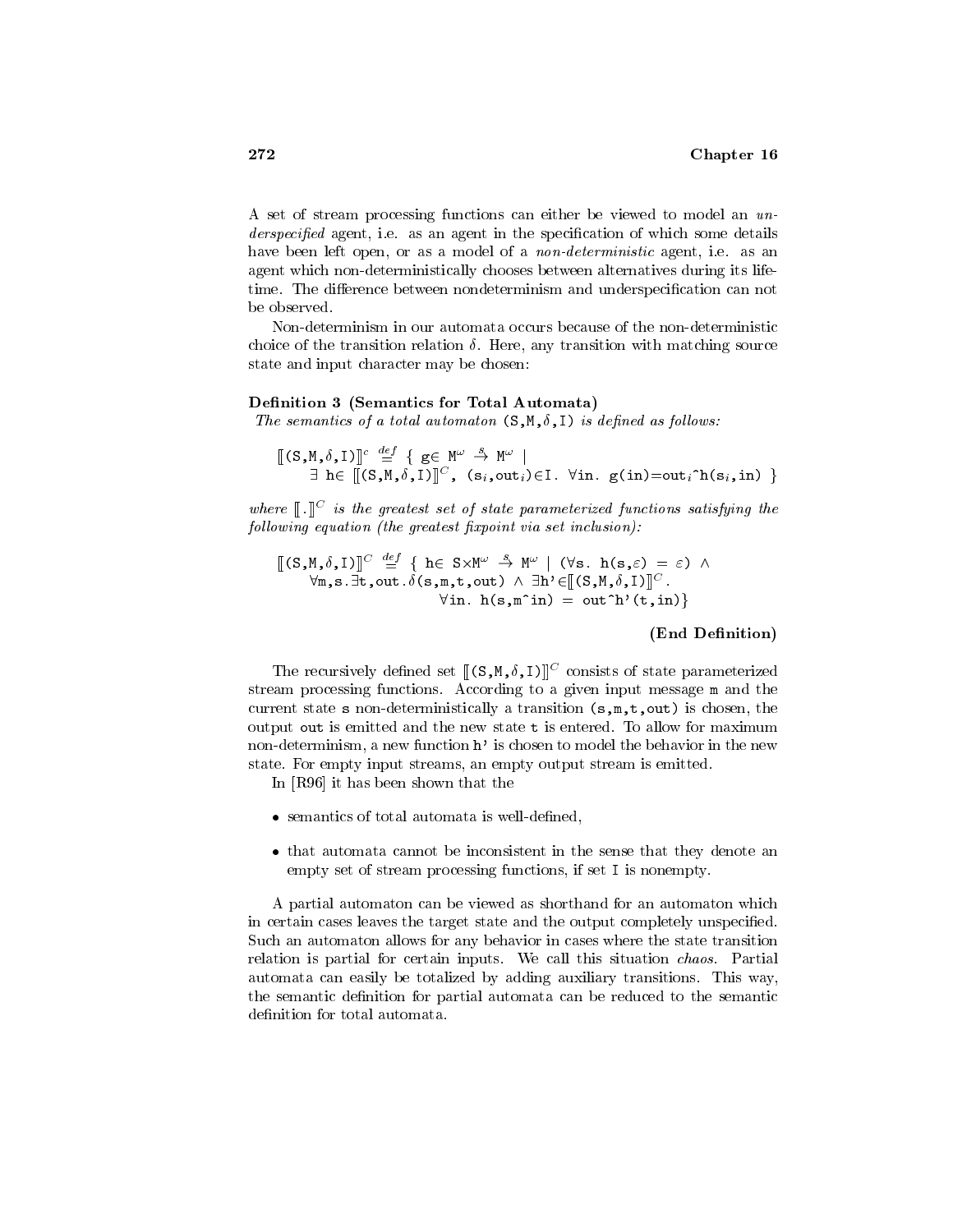#### Operational Semantics  $3.2$

We now de-ne the operational semantics for our automata as a set of execu tions An execution describes the transitions of an automaton which are used during the processing of a certain input sequence An execution also describes which output is produced and how the output causally depends on the input.

An execution is composed of the following components, which describe socalled *execution* elements:

 $\mathbf{s} \longrightarrow$  t is a (normal) transition with output, when  $\delta(\mathbf{s}, \mathbf{in}, \mathbf{t}, \mathbf{out})$ .

 $\frac{1}{1-\nu}$  s<sub>0</sub> describes an initial element, when  $(s_0, out_0) \in I$ .

Formally the execution elements are members of the sets  $(S \times M \times S \times M^*)$  and  $(S \times M^*)$ .

### Definition 4 (Executions)

 $\mathcal{A}$  and internal control in the control or internal control or internal control of execution elements of execution elements of execution elements of execution elements of execution elements of execution elements of e element of an execution has to be an execution element without source state while all other elements have to be execution elements corresponding to transitions The source and target states of subsequent execution elements have to be identical It is depicted as

$$
\frac{\text{out}_0}{\text{out}_0} \rightarrow \text{so} \quad \frac{\text{in}_1/\text{out}_1}{\text{out}_1} \rightarrow \text{so} \quad \frac{\text{in}_2/\text{out}_2}{\text{in}_2} \rightarrow \text{so} \quad \dots
$$

 $\sim$  0  $\sim$ 

## (End Definition)

Each execution describes the set of the traversed states as well as the pro cessed input and the produced output during execution of the transitions The operational semantics of an automaton is the set of all possible executions

In Research that the denotation is has been shown that the denotational semantics of the denotational semantic of our automata correspond to each other. The theorem proven shows that the intuitive understanding of the computations, which is formally modeled using the operational semantics, corresponds to the denotational semantics, which is better suited for the correctness proof of the re-nement rules in the following

#### REFINEMENT TECHNIQUES  $\overline{\mathbf{4}}$

Re-nement techniques are a necessary prerequisite for ecient software pro duction, for reusing given components, and for a transformational software development starting with very abstract underspeci-ed components and re sulting in concrete and efficient executable code. Another area of application is the inheritance of behavior from a super-class to a sub-class. This has been studied extensively in another context in PR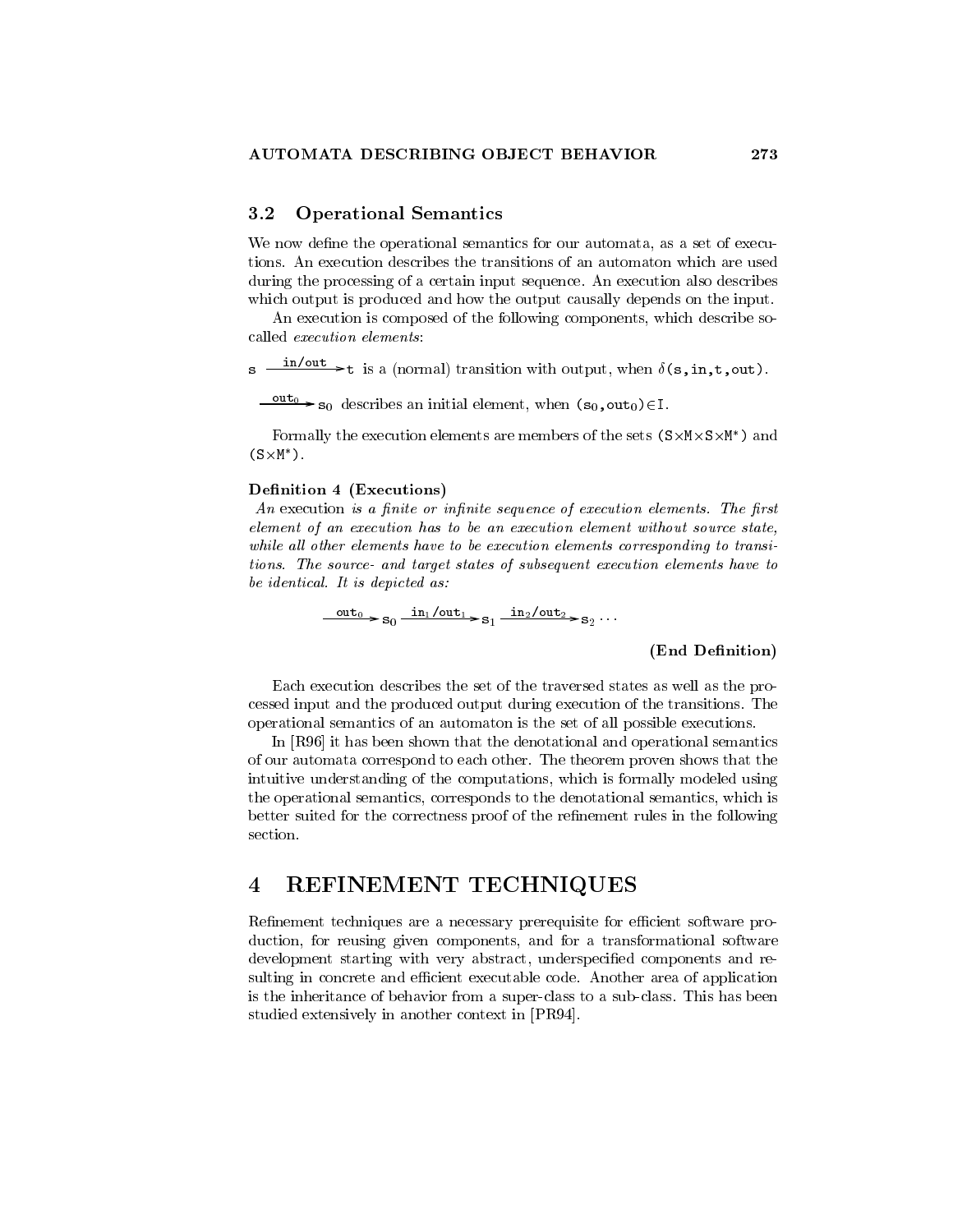#### The Refinement Calculus  $4.1$

For the tractability of a re-nement calculus it is important that the transforma tion rules are described on the syntactic level. Nevertheless, the transformation rules have to haveawell de-ned underlying mathematical semantics for ensur ing the re-time their correction we use at the semantic level is the semantic level is the semantic level is the semantic level is the semantic level is the semantic level is the semantic level is the semantic level is the inclusion relation between sets of stream processing functions This way re-ne ment corresponds to the reduction of underspeci-cation or nondeterminism

### Definition 5 (Refinement)

 $\mathcal{L}$  is a automator  $\mathcal{L}$  is a set to the automator of the automator  $\mathcal{L}$  is a set of  $\mathcal{L}$  $if f$ 

$$
[[S', M, \delta', I')] \subseteq [[(S, M, \delta, I)]].
$$

This refinement relation is denoted by

$$
(S, M, \delta, I) \rightsquigarrow (S', M, \delta', I')
$$

### (End Definition)

the inclusion between sets (of stream processing functions) is transitive.

Transformation rules often need additional constraints (so called *application* conditions which have to be ful-lled to ensure that a transformation rule can be successfully applied. While from the theoretical point of view a complete and powerful set of re-nement rules might be desirable from the practical point of view it is more important that these conditions can be effectively checked.

The transformation rules given in  $\mathcal{L}$  are very elementary Their full set  $\mathcal{L}$  full set  $\mathcal{L}$  full set  $\mathcal{L}$  full set  $\mathcal{L}$  full set  $\mathcal{L}$  full set  $\mathcal{L}$  full set  $\mathcal{L}$  full set  $\mathcal{L}$  full set power only reveals by their adequate composition to more powerful transfor mation rules

These rules can be understood as follows:

- (Arb) allows to start a development process by creating a new automaton with arbitrary state set, message set, transition relation and initial states.
- $\mathbf{r}$  and allows the anisotropic initial states the states three states through  $\mathbf{r}$ reducing the initial choice and thus nondeterminism
- **(RemT)** allows for the removal of transitions if alternative transitions exist, also reducing nondeterminism
- (AddT) allows the addition of transitions if so far no corresponding transitions exist. Therefore the automaton gets more robust, because chaotic behavior is replaced by an explicit description of behavior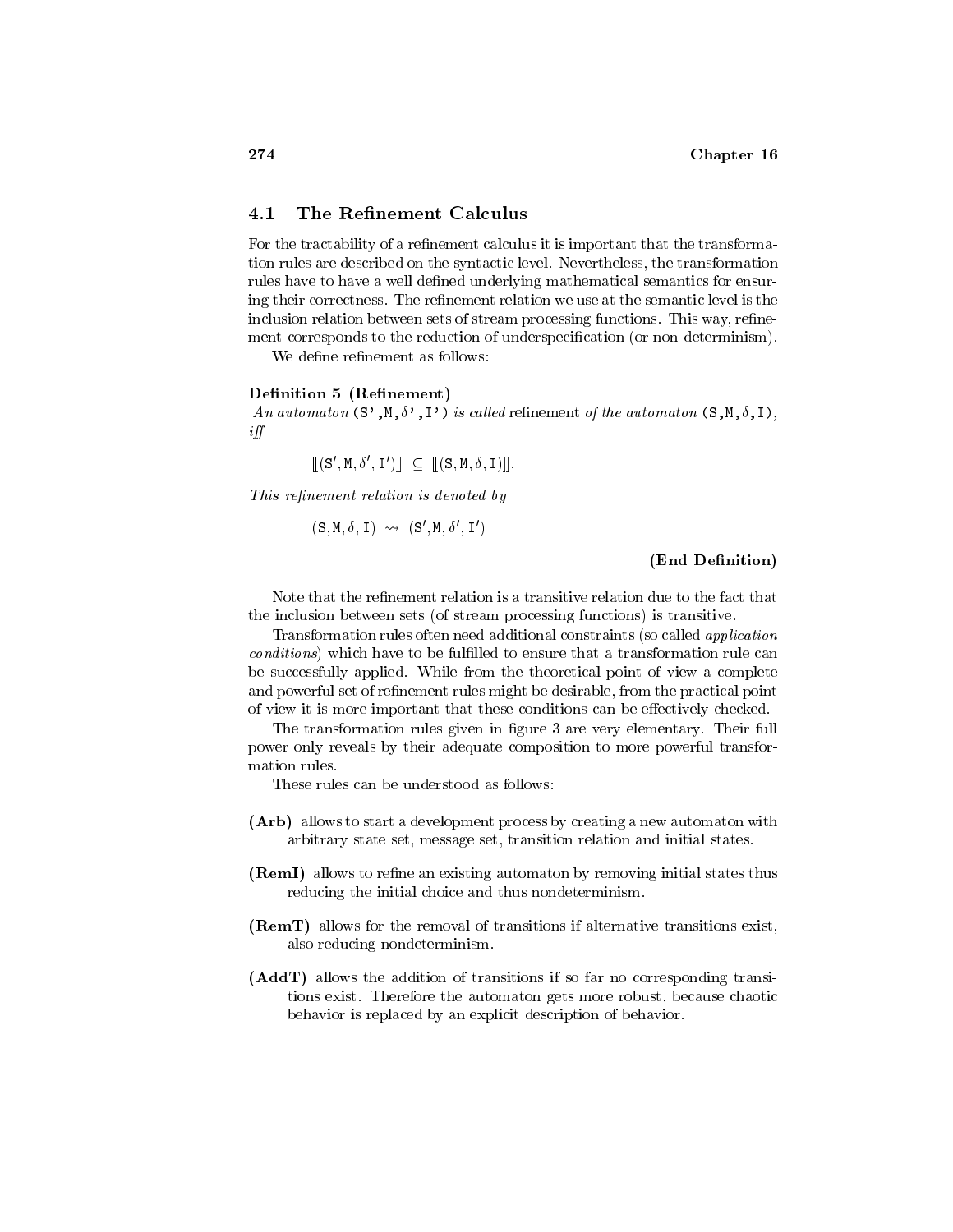(Arb)

\n
$$
\frac{\mathbf{S}, \mathbf{M}, \delta, \mathbf{I}}{\mathbf{S}, \mathbf{M}, \delta, \mathbf{I}}
$$
\n(Rem1)

\n
$$
\frac{\mathbf{S}, \mathbf{M}, \delta, \mathbf{I}}{\mathbf{S}, \mathbf{M}, \delta, \mathbf{I}}
$$
\n
$$
\frac{\mathbf{S}, \mathbf{M}, \delta, \mathbf{I}}{\mathbf{S}, \mathbf{M}, \delta', \mathbf{I}}
$$
\n
$$
\frac{\mathbf{S}, \mathbf{M}, \delta, \mathbf{I}}{\mathbf{S} \mathbf{S}, \mathbf{M}, \delta', \mathbf{I}}
$$
\n
$$
\frac{\mathbf{S}, \mathbf{M}, \delta, \mathbf{I}}{\mathbf{S} \mathbf{S}, \mathbf{M}, \delta', \mathbf{I}}
$$
\n
$$
\frac{\mathbf{S}, \mathbf{M}, \delta, \mathbf{I}}{\mathbf{S} \mathbf{S}, \mathbf{M}, \delta', \mathbf{I}}
$$
\n
$$
\frac{\mathbf{S}, \mathbf{M}, \delta, \mathbf{I}}{\mathbf{S} \mathbf{S}, \mathbf{M}, \delta', \mathbf{I}}
$$
\n
$$
\frac{\mathbf{S}, \mathbf{M}, \delta, \mathbf{I}}{\mathbf{S} \mathbf{S}, \mathbf{M}, \delta', \mathbf{I}}
$$
\n
$$
\frac{\mathbf{S}, \mathbf{M}, \delta, \mathbf{I}}{\mathbf{S} \mathbf{S} \mathbf{S}, \mathbf{M}} = \delta \mathbf{S} \mathbf{S} \mathbf{S}
$$
\n(RemS)

\n
$$
\frac{\mathbf{S}, \mathbf{M}, \delta, \mathbf{I}}{\mathbf{S}, \mathbf{M}, \delta', \mathbf{I}}
$$
\n
$$
\frac{\mathbf{S}, \mathbf{M}, \delta, \mathbf{I}}{\mathbf{S} \mathbf{S}, \mathbf{M}, \delta', \mathbf{I}}
$$
\n
$$
\frac{\mathbf{S}, \mathbf{M}, \delta, \mathbf{I}}{\mathbf{S} \mathbf{S}, \mathbf{M}, \delta, \mathbf{I}}
$$
\n(AddS)

\n
$$
\frac{\mathbf{S}, \mathbf{M}, \delta, \mathbf{I}}{\mathbf{S}, \mathbf{M}, \delta
$$



- (RemS) allows for the removal of non-reachable states, where reach denotes the set of reachable sets of an automaton
- (AddS) allows for the addition of new states.

refers a single state of states the states This way a single state can be a single state of  $\sim$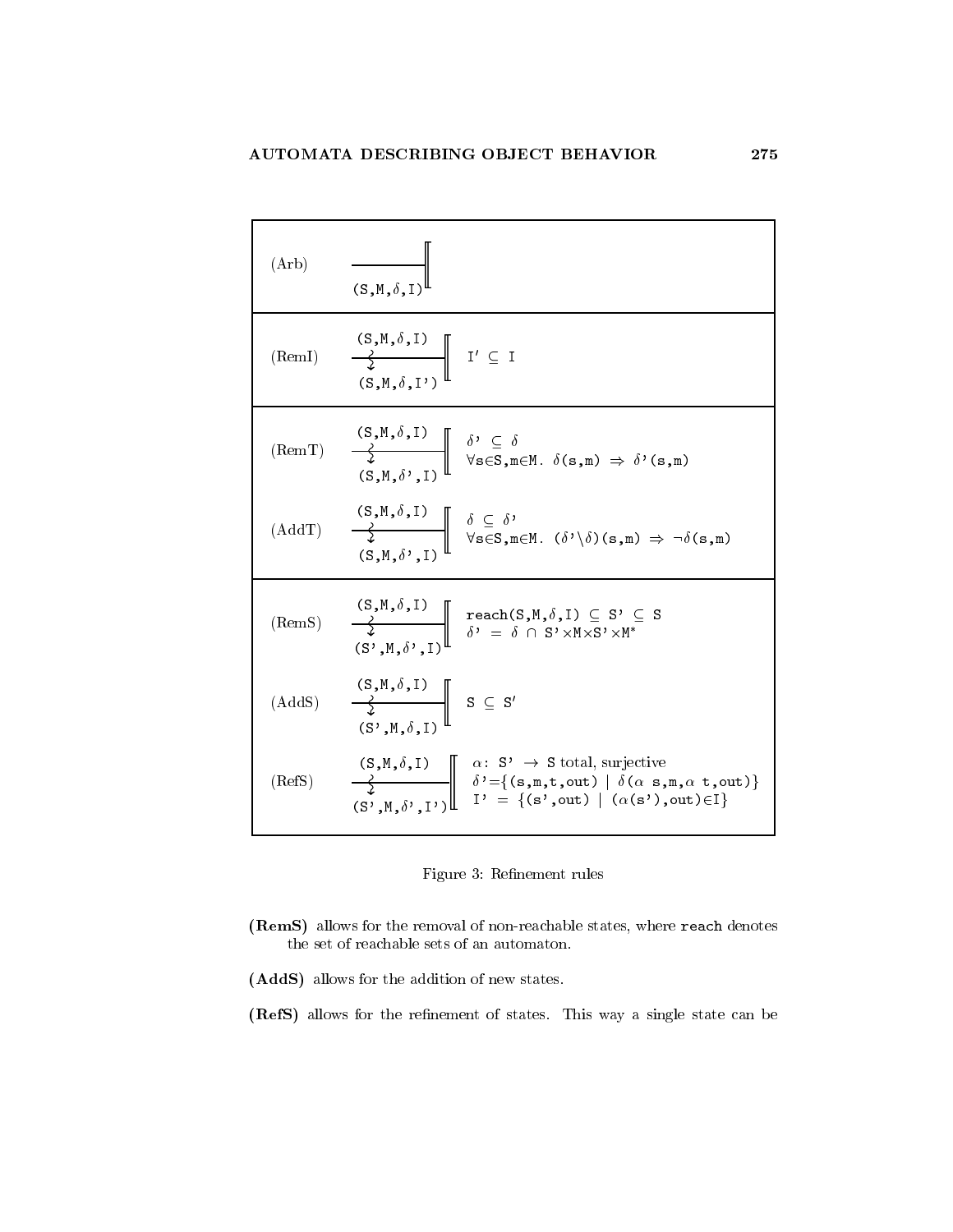re-ned into a more -ne grained set of states

As already mentioned for the practical applicability of a re-nement calculus it is important that the applicability conditions of the re-nement rules can be checked automatically If the state set and the transition set are both -nal as this is the case in description techniques for software engineering methods all the applications of all re-discovers of all re-discovers of all rules can in fact be checked to a automatically However the situation gets more complex if one uses a -nite representation of an automaton which has in-nite state and transition sets as this was the case in section  $2.2$ . We will not study this further, however one soon gets problems with the decidability of the applicability conditions See also Provincial and Provincial and Provincial and Provincial and Provincial and Provincial and Provincial and

the re-contractic rules given in - guest the synthetic interface interface of an re-component unchanged In Re-component in Re-component in the interface of the interface of an object is also given. It allows for extending the input and output set of characters as well as re-ning one abstract character such as a message name by a set of characters (such as the set of possible messages). It also may be used to add further components to messages arriving at or emitted from an ob ject Especially ob jectidenti-ers for identifying the receiver of a message may be added Thus ob jectidenti-ers may be left out if the abstract behavior of an ob ject should be modeled and only later be introduced if the ob ject are modeled more concrete for implementation purposes

#### $4.2$ Refinement Example

In order to demonstrate the usefulness of our calculus, we now show a small example for a development process where the behavior of ob jects is re-ned step by step by the presented re-nement calculus In -gure  the development process of the behavior of ob jects of a class Figure is shown In -gure the continued development for subclass 2D-Figure is depicted. The development is somewhat erratic (as it often is in practice), because it uses intermediate development steps that do not contribute to the result, but are undone by other development steps. This is due to our intension of showing all kinds of re-nement steps their exibility and their combined application within one example. For simplicity, we do not model output within this example. However, it would be no problem to add output restrictions at any stage of the development process

Objects of class Figure represent objects shown on the screen. These objects may be selected and deselected by sending appropriate messages to them The development process shown in -gure  of Figureob jects consists of the following steps, corresponding to applications of the rules of our calculus: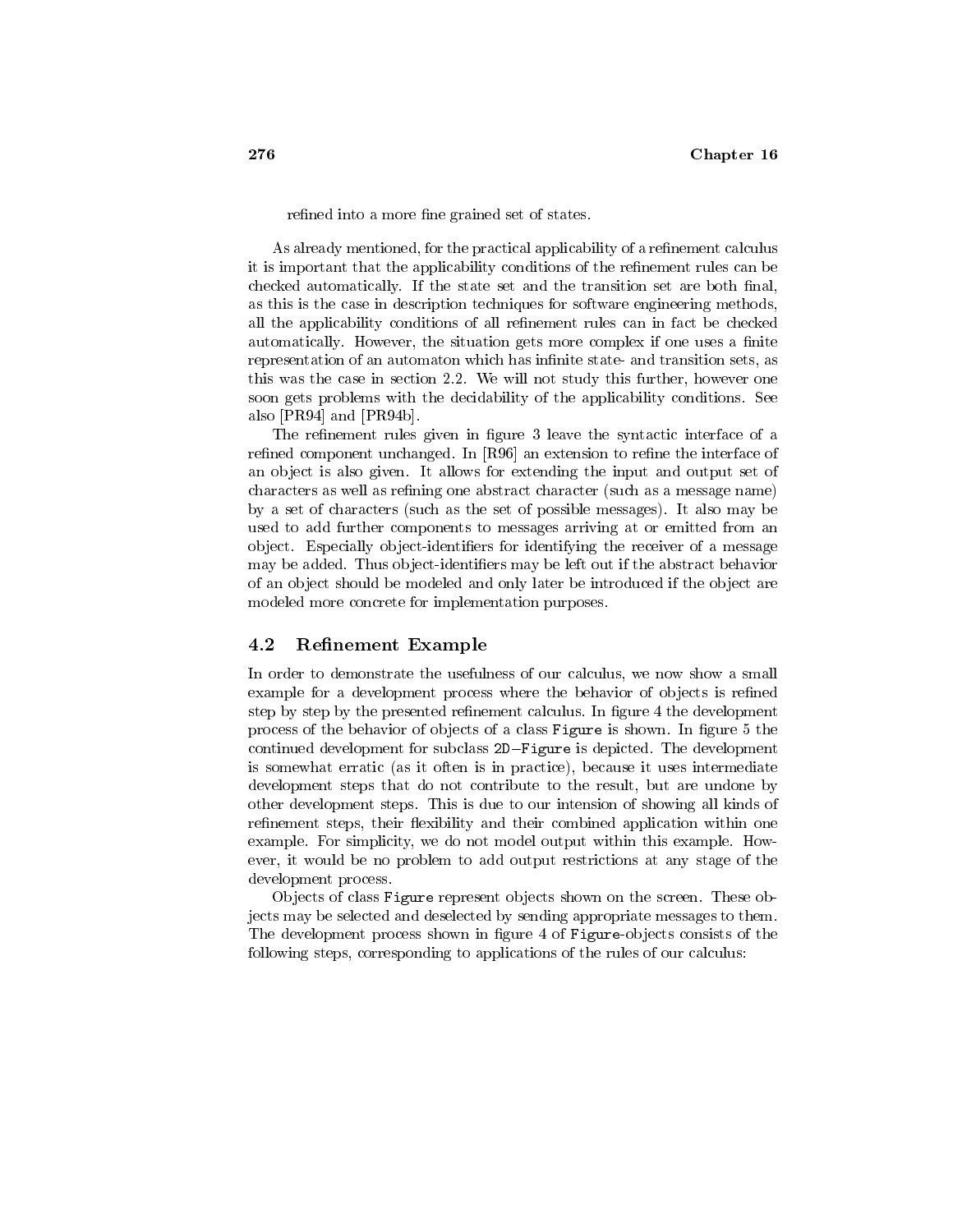

Figure 4: Development of behavior of class Figure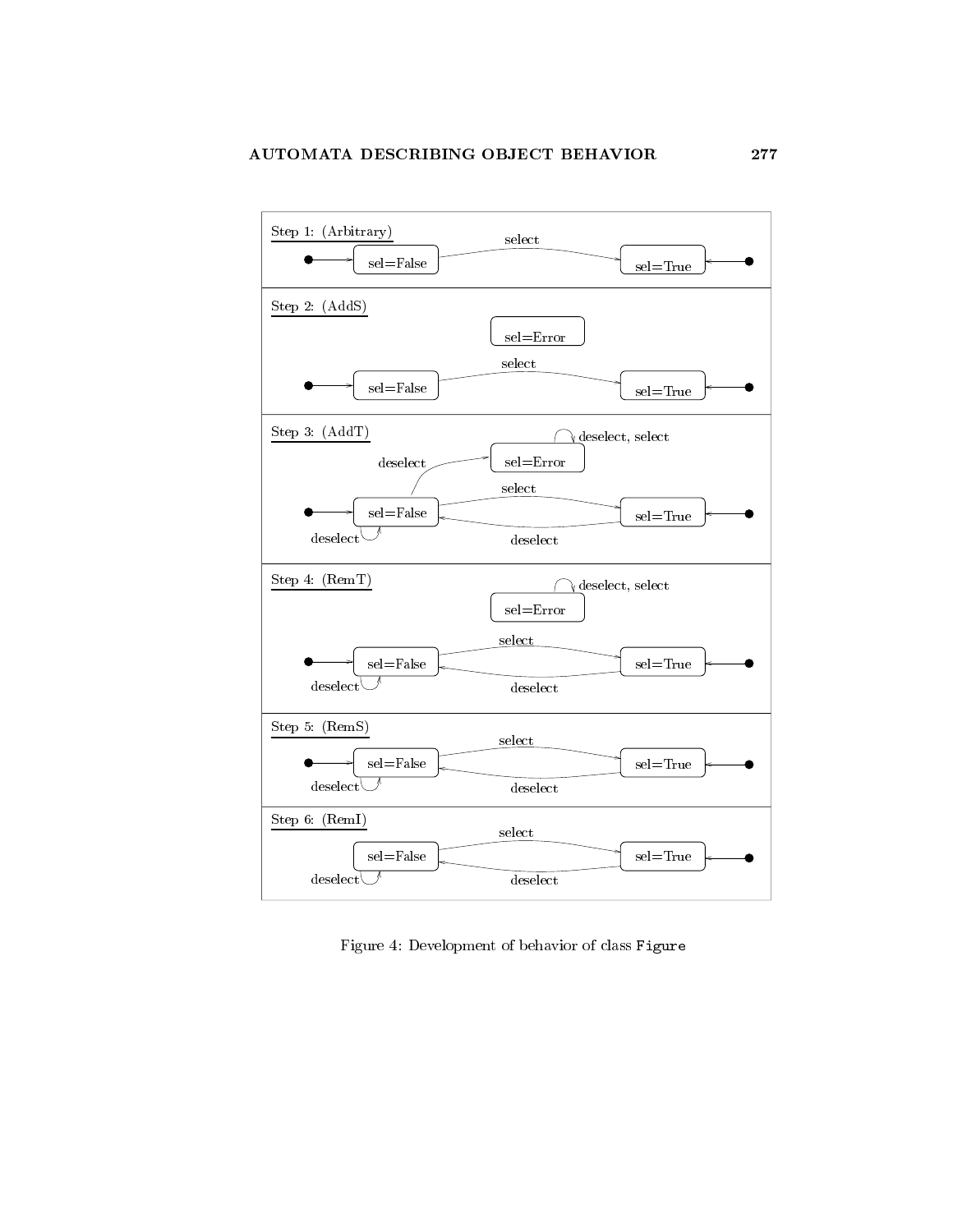- **Step 1** : At the beginning of our development, we start with a very simple au- $\mathbf{h}$  is two states reection is two states reection and and and and an unselected and an unselected  $\mathbf{h}$ It has one transition modeling what happens if the -gure ob ject is sent a select if it is not yet been selected. Both states are initially allowed.
- **Step 2**: We want to add transitions for a deselection, but what happens if the -gure is already deselected We decide to introduce an additional state, reflecting this error.
- **Step 3** : We now add deselect-transitions, leaving open whether deselect results in an error or is just being ignored in the deselected state
- **Step 4** : The customer wants a robust implementation of deselect. Therefore, we remove the possibility to result in an error. Another alternative would be to require the output of a warning message in the the left  $deselect-loop.$
- Step 5: The previously introduced error state is now superfluous and can be removed
- step that development step we decide that a newly interesting interesting that a newly interesting of the co is automatically selected and therefore remove one initial element

The development for class Figure is now -nished It describes the behavior of any ob ject of this class in terms of the state change according to a given sequence of input messages

The substitutability principle WZ W for ob jects now enforces the inheritance of this automaton to all subclasses of Figure. This not only means that the signature is preserved or extended, but that behavior is inherited in some way. An automaton thus can be seen as an interface description which may be viewed as a contract on which clients may rely on

We now continue the development process by developing a class  $2D-Figure$ , which is a subclass of Figure.  $2D$ -Figure in addition allows to fill and empty its area. We start with the inherited automaton from class Figure:

- Step We add transitions for -lling end emptying selected D-gures The -gures remain selected
- Step Filling changes the state of a D-gure This is not modeled There fore we re-ne the in which a -gure is selected into two states This has the e
ect that every transition with source or destination in the unre-ned state is duplicated This way underspeci-cation has been introduced
- **Step 9**: We now remove some transitions to describe the behavior of fill and empty in more detail In addition we model that a newly created D-gure is not -lled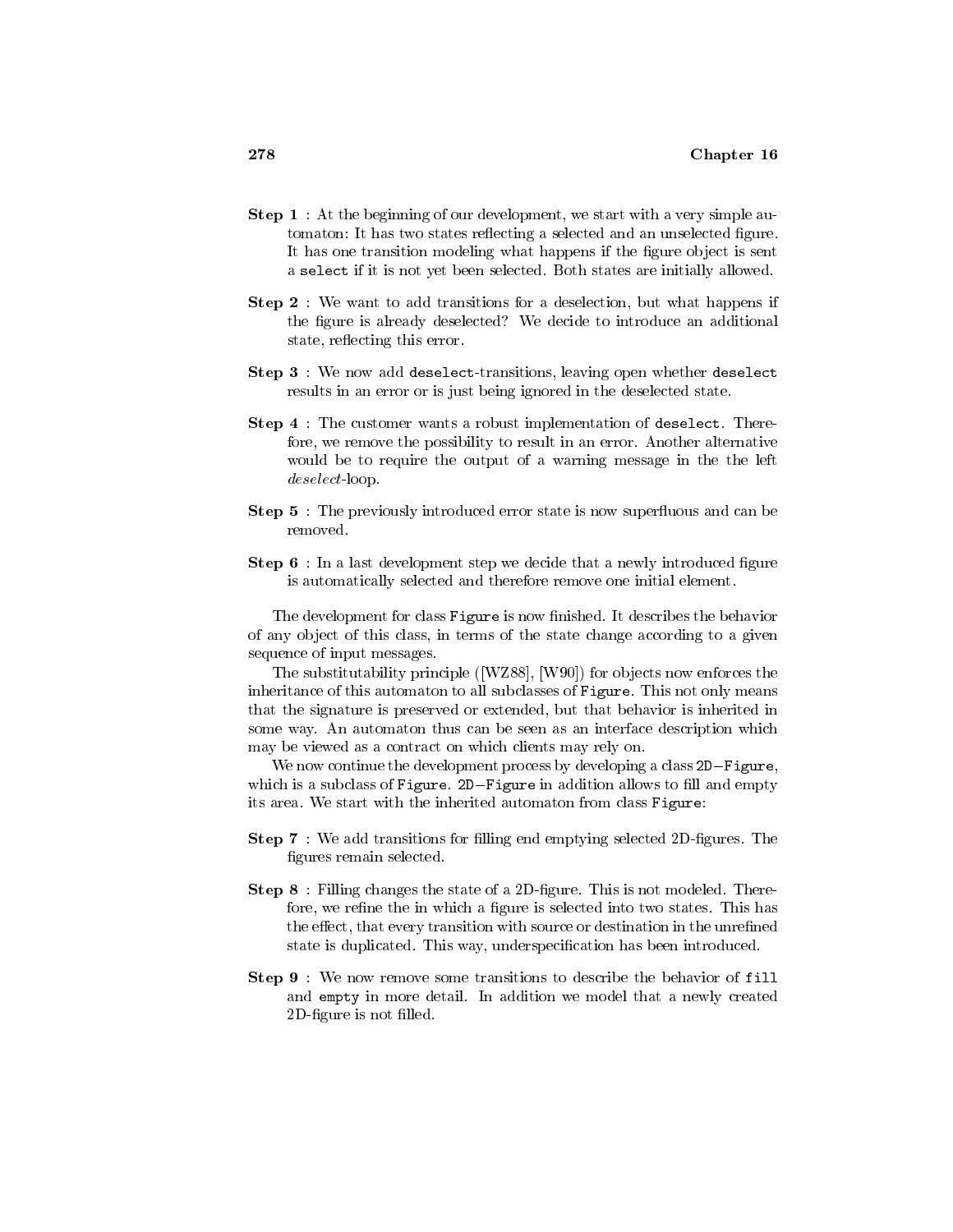

Figure 5: Development of behavior of class 2D-Figure

The presented development steps should be sufficient to show that the re--nement calculus can be applied to real application development problems and that the rules of our calculus exactly reflect the development steps used for the development of behavior descriptions. However, this small example also shows that a rigid tool support is inevitable for larger example

#### $\overline{5}$ RELATED WORK

Recently, various approaches for formalizing methods of systems and software development were given. Well known are the so-called "meta-models", originational integration in the context of the context  $\mathcal{A}$  is the HL integration see The Lie and HL is the context of the context of the context of the context of the context of the context of the context of the context o this "models" almost only the abstract syntax of the description techniques is captured. An overview of several projects concerning the integration of struc-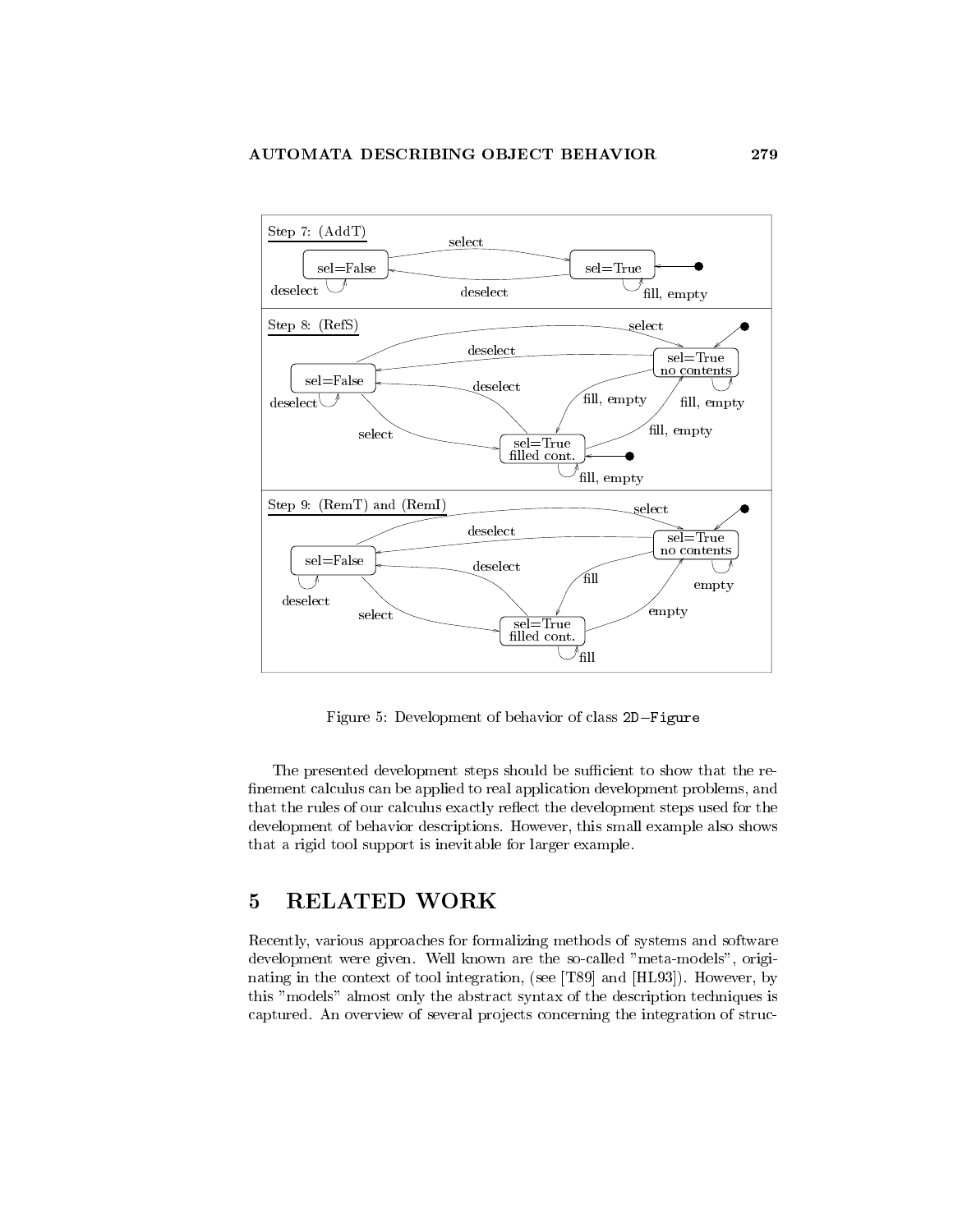tured methods with techniques of formal specification cation can be found in SFD and  $\sim$ In the British standard method  $\mathbf{R}$  and  $\mathbf{R}$  again again the British standard method  $\mathbf{R}$ algebraic specific specific specific specific specific specific specific specific specific specific specific s continued in the project Systems produce the aim of the aim of the project to pro vide a scienti-cally founded approach for software and system development SysLab emphasizes the early phases analysis requirements de-nition log ical design), prototyping, reuse, and code-generation. In the context of the SYSLAB-project, a multitude of description techniques have been formalized up to now Examples are entity processing analysis and process the process  $\mathcal{L}_{\mathcal{A}}$ own techniques preseque and formalization for the formalization of the formalization of the formalization of the formalization of the formalization of the formalization of the formalization of the formalization of the form in most of these cases is based on a so-called mathematical system model or on Focus which have been presented in RKB (a) which presented in RC (  $\sim$   $\sim$   $\sim$   $\sim$   $\sim$ mathematical system model, which is based on streams and stream processing functions, is also the basis for this paper, and it is presented in the appendix.

The specialization of automata has been a research topic of some groups especially in the context of object oriented systems.

In software engineering methods RBPEL in the SMS and RBPEL in the SMS and RBPEL in the SMS and RBPEL in the SM automata are used for the behavior modeling of systems and its components Due to the informal semantics of the description techniques used in these meth ods in general no guidance is given for determining the relationship of automata of classes being in an inheritance-relationship.

Closely related to our approach is the work presented in PR However in process are not considered and one considered and one powerful re-  $\eta$  and  $\eta$  re-  $\eta$  re-  $\eta$  re-  $\eta$ rule is given. The semantic model of stream processing functions is not used. First order formulae are used for expressing the pre and postconditions of transitions

The work in LW is basic principle of substitution of the basic principle of substitution of the basic principle of the basic principle of the basic principle of the basic principle of the basic principle of the basic princ tutability which has been presented in WZ and WZ and WZ and WZ and WZ and WZ and WZ and WZ and WZ and WZ and W ity means that elements (objects) of a supertype can safely be substituted by ob jects of a subtype These approaches also study the specialization of behav ior in the context of subtyping, which is interesting if the behavior of methods of ob jects is specialized by inheritance The concepts developed in these ap proaches are partially integrated in some object-oriented languages, e.g. in modula CDG CDG And CDG CDG CDG CDG

nierstrasz uses strasz utomata in Nierstrasz politik, automata in jerenye ob jects The Automatics Theorem and are used to model which messages are accepted by an object in which states. This way, the type of an object not only contains information about the static method interface, but also information about the sequences of possible method invocations of a client Moreover Nierstrasz de-nes a subtype relation which corresponds to a behavior specialisation The subtyperelation is suitable for sequential as well as for distributed, parallel communication. However, the construction of the subtyperelations gets very complex possibly due to the underlying synchronous communication paradigm which is based on Milner's  $C$   $C$   $C$   $C$   $C$   $C$   $C$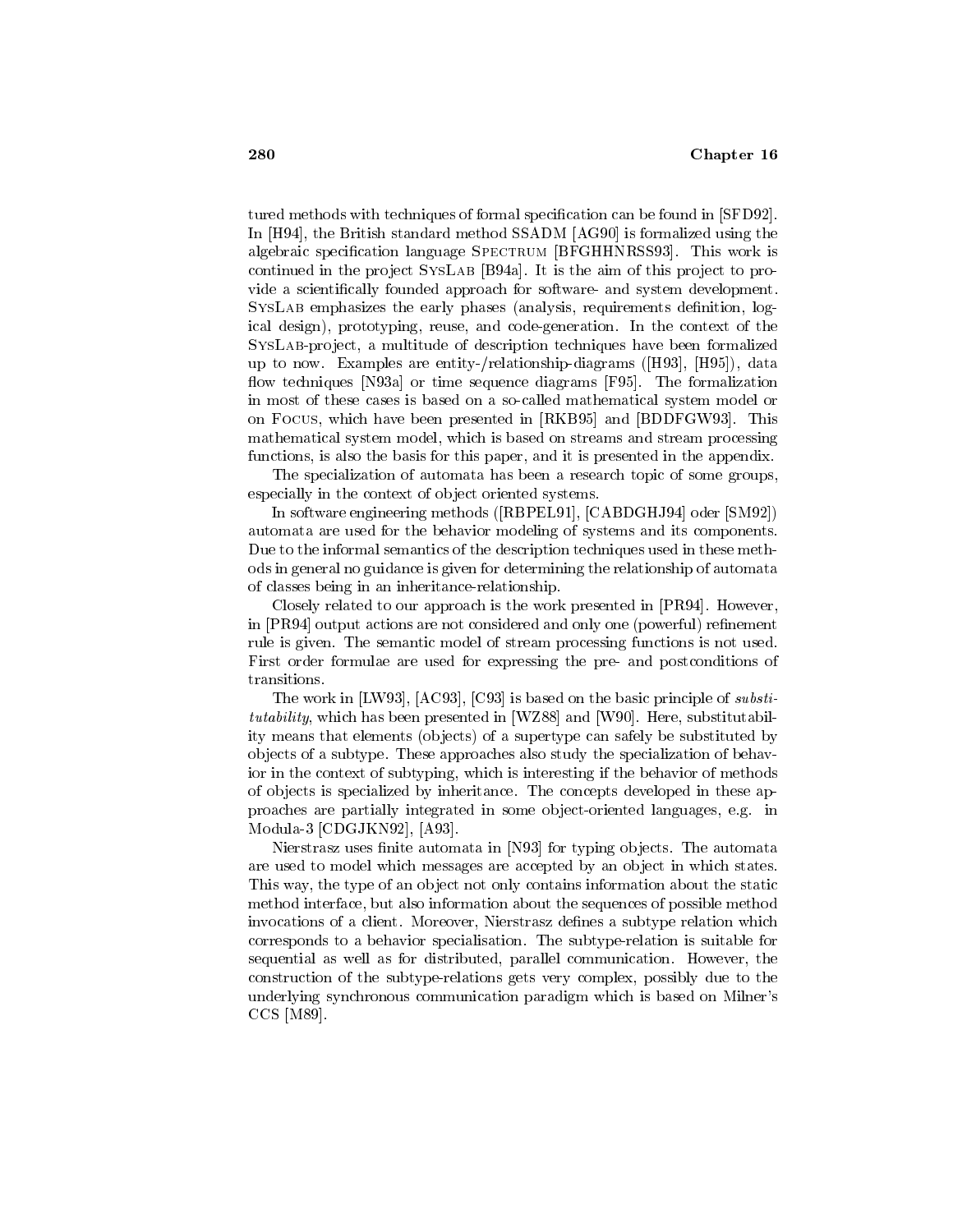A simpler re-nement calculus which is based on asynchronous communica tion and an IOautomaton approach is given in BHS There input and output characters are not distinguished and only one character is allowed for semantics

In Press, the integrated in the algebraic can be integrated in the algebraic can be integrated in the algebraic can be in special language Special language Special language Special language Special language Special language Special la viewed as a special notation for a logical axiom. This way, a visual description technique is integrated in an axiomatic speci-cation language while the power and flexibility of SPECTRUM is available in cases where automata can not be used adequately. Examples where SPECTRUM can be applied are pre- and postconditions, as they have also been used in this paper.

The translation process of automata which have been developed in the de sign phase, in an implementation using current object-oriented programming  $\mathcal{L}_{\text{c}}$  and  $\mathcal{L}_{\text{c}}$  is error present interacted in February and  $\mathcal{L}_{\text{c}}$ automata the transitions of which are labeled with executable program frag ments and executable pre- and postconditions. This way, automata get part of the programming language. The resulting language called  $C++STD$  contains concepts of design and implementation and can therefore be viewed as a very high level programming language. For  $C++STD$  a prototypical implementation exists

We have presented an automata model for the design phase of object-oriented software engineering methods. A denotational and an operational semantics have been given, which correspond with each other. Because the denotational semantics was based on stream processing functions the re-nement techniques of stream processing functions could be used to de-ne re-nement rules for our automata.

The example of a development process has shown that the presented set of re-existence rules is simple; and powerful Therefore the re-existence the re-existence the rerules seem to be well-suited for integration in commercial software engineering methods- and tools.

We thank Klaus Bergner and Manfred Broy for discussing ideas with us and Bernhard Schätz for a thorough reading of this paper.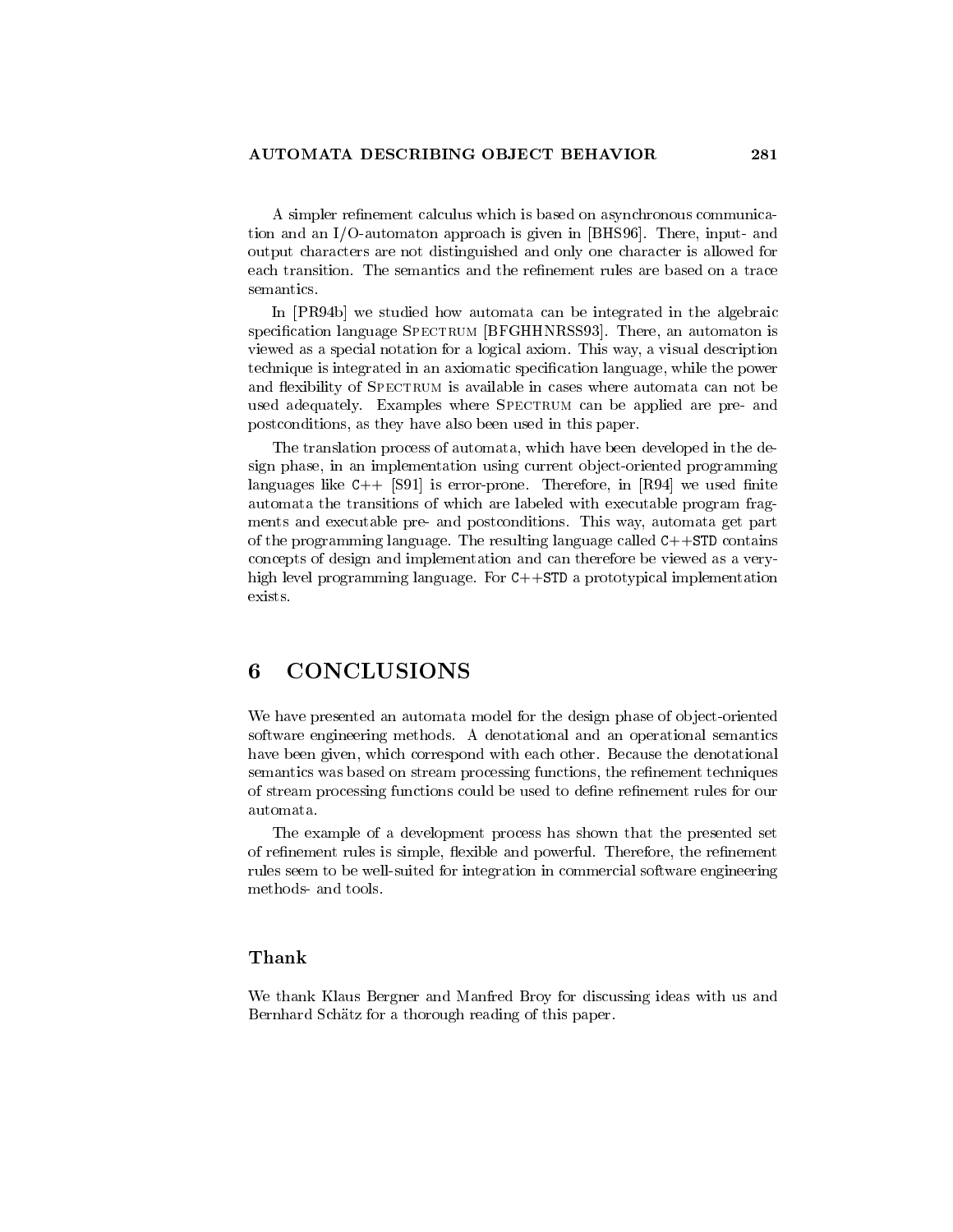# STREAMS AND STREAM PROCESSING  $\mathbf{A}$ FUNCTIONS AS A MODEL OF INTER-**ACTIVE SYSTEMS**

Stream processing function provide an abstract model for information process ing systems and their components Ob jects are modeled as components commu nicating asynchronously with their environment by the exchange of messages Objects have an *input port* for receiving messages from their environment, and an *output port* for sending messages to their environment.

#### $\mathbf{A.1}$ Streams

In our model, the behavior of an object is modeled by its runs, which describe the relationship between the messages arriving at the input port of the ob ject and the messages sent on the output port of the object. We assume that for each run the events on a port are totally ordered, which means that for two different events always one temporarily precedes the other. This allows to model the communication history on a port by a stream of messages

A stream is a -nite or in-nite sequence of messages If <sup>M</sup> denotes the set of messages,  $M$  -the set of all finite sequences of messages and  $M$  the set of all interests of all in-the set of the set of all streams over M denoted by the set of all streams of all streams of  $M^{\pm}$ , the equation

$$
M^{\,\omega}=M^{\,\infty}\cup M^{\,\ast}
$$

We will use the following operations and relations

 $\bullet$  :  $M^+ \times M^- \rightarrow M^-$  denotes the concatenation of two streams, i.e. the stream which is obtained by putting the second anglometric the contract the second The operator is usually written in in-x notation We assume that

 $s \in M^{\infty} \Rightarrow s^{\wedge} t = s,$ 

holds ie the concatenation of an in-nite stream <sup>s</sup> with a stream <sup>t</sup> yields the stream  $s$ .  $\hat{ }$  will also be used to concatenate a single message with a the stream.<br>stream.<br> $\bullet \# : M^{\omega} \to (Nat \cup \{\infty\})$  delivers the length of the stream as a natural

- number or  $\infty$ , if the stream is infinite.
- Futer :  $P(M) \times M^+ \rightarrow M^-$  denotes the niter-function. Futer  $(N, s)$ deletes all elements in  $s$  which are not contained in set  $N$ .
- $\bullet$   $\mu$  :  $\mu$   $\rightarrow$   $\mu$  denvers the first element of a stream if the stream has at least one element and is unde-ned if its argument is the empty stream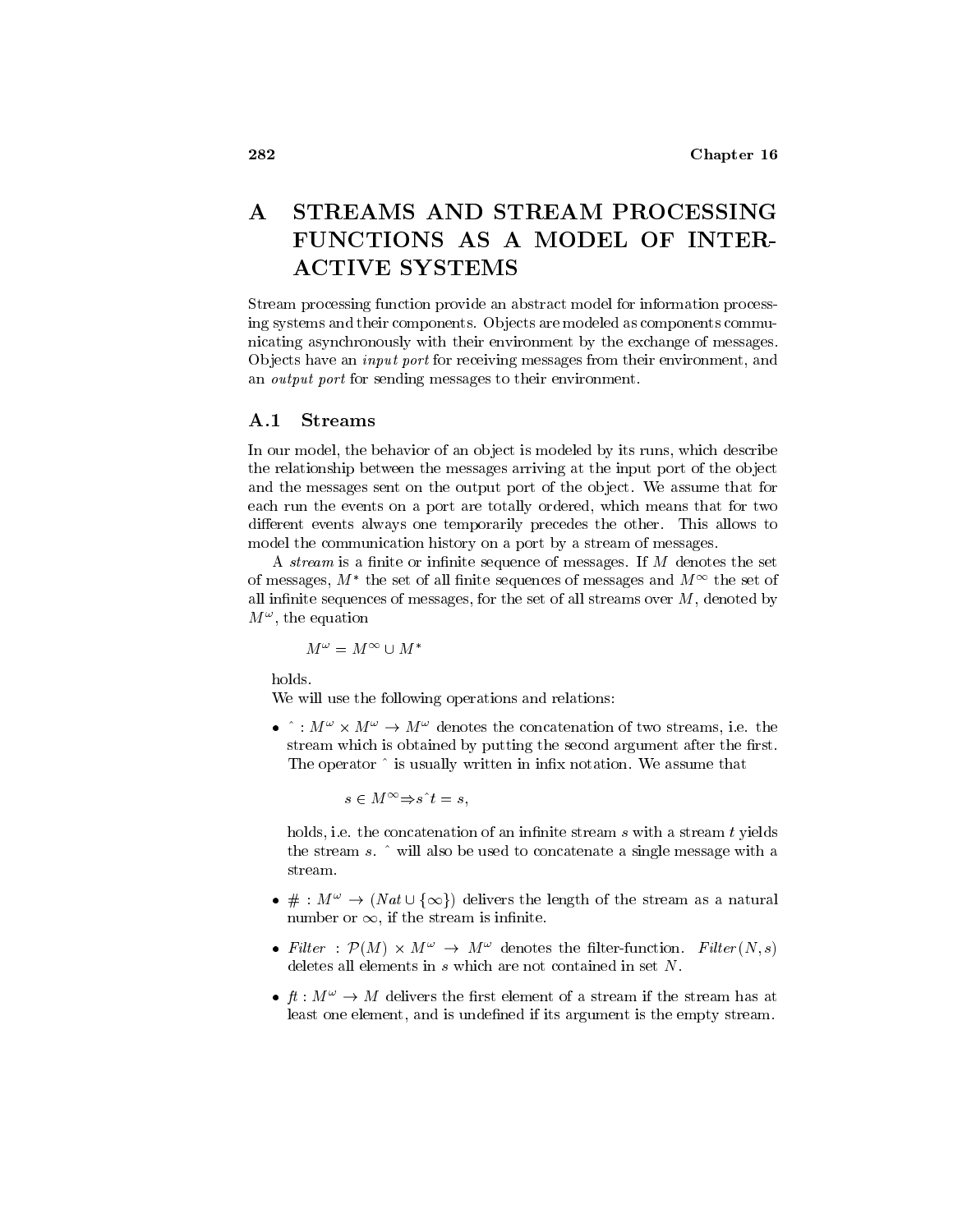- $\bullet$   $\tau \iota : M^- \to M^-$  removes the first element of a stream if the stream has at least one element and is unde-ned if its argument is the empty stream
- $\bullet$   $\sqsubseteq$  :  $M^+ \times M^+ \rightarrow$  *Bool* is the prefix order between streams.  $m\square n$  holds if there exists an u such that  $m^{\hat{}}u = n$ .<br>Using streams, the communication history of an object can be represented

by a pair of streams of messages where the -rst component represents the input history of the object and the second component represents the output history of the object.

#### $A.2$ Stream processing functions

The *behavior* of an object is modeled by a *stream processing function* mapping a stream of input messages to a stream of output messages

$$
Behavior : M^{\omega} \rightarrow M^{\omega}
$$

However, not every function with this functionality represents an adequate model of an object: In reality, it is impossible that at any point of time the output depends on future input. To model this fact, we impose an additional mathematical requirement. We require stream processing functions to be *monotone* with respect to the pre-transfer to the pre-transfer to the pre-transfer to the pre-

 $x \square y \Rightarrow \text{Behavior}(x) \square \text{Behavior}(y)$ 

An additional requirement, *continuity*, has also to be imposed on stream processing functions as models of ob jects We will not de-ne continuity here and refers to BDDFGW (1991). They continues show the continues stream processing the continues of the continues functions are denoted by the function arrow  $\stackrel{s}{\rightarrow}$ .

While *one* stream processing function can be used to model a *deterministic* agent, we also have to take into account *nondeterminism*. Nondeterminism occurs during the development process due to *underspecification*, or during the lifetime of an agent due to *non-deterministic choice* during the execution. In our model, non-deterministic agents are modeled by *sets of stream processing* functions

Please note that all the above de-nitions can easily be extended to ob jects with more than one input or a set  $\mathbb{R}^n$  . The sees RMS see RKB see RKB see RKB see RKB see RKB see RKB see While the model of stream processing functions could only be sketched here, in these papers also more details are given

# References

[A93] M. Abadi. Baby Modula-3 and a Theory of Objects. SRC Research Report 95, Digital Equipment Corporation, February 1993.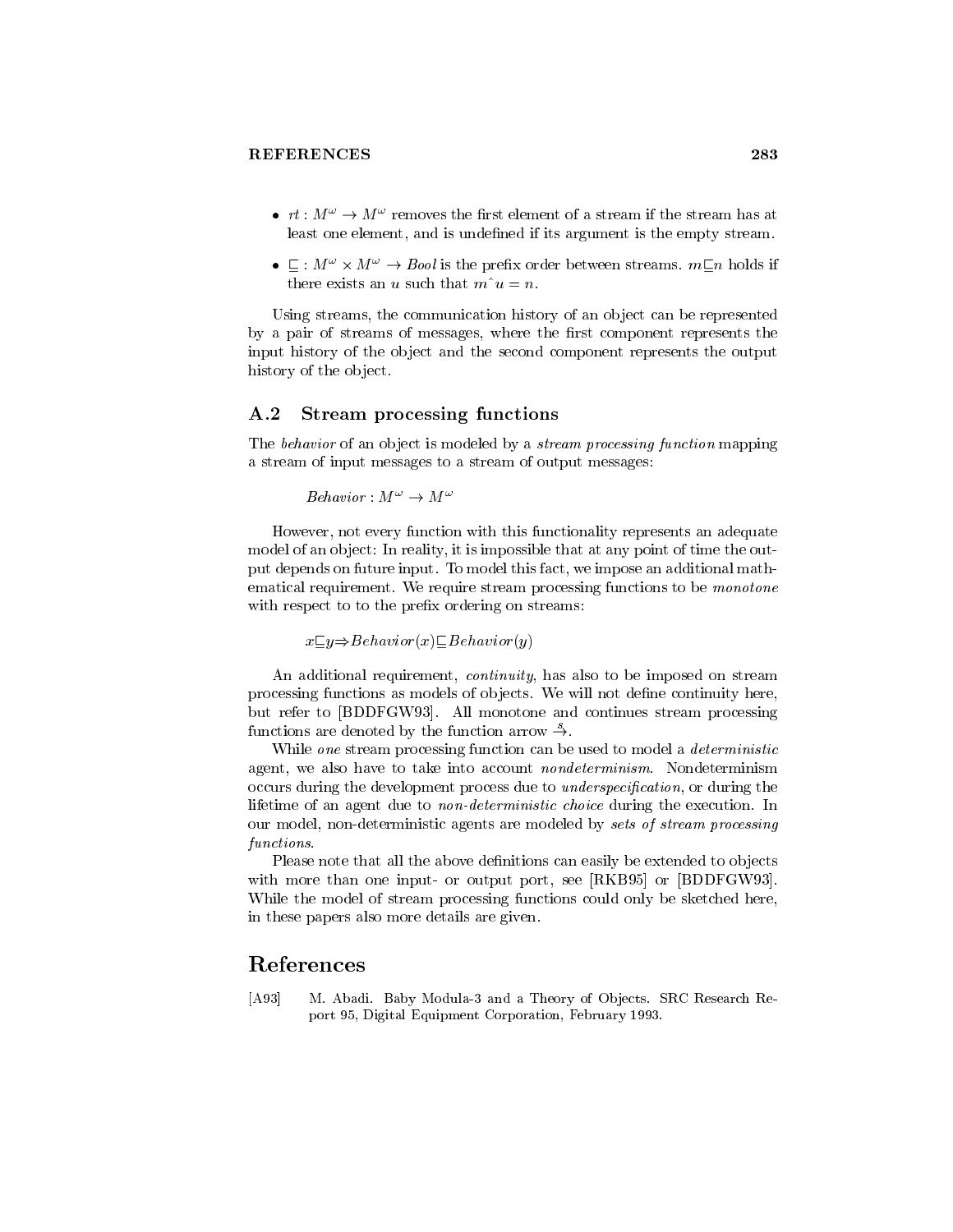- [AC93] R. M. Amadio and L. Cardelli. Subtyping Recursive Types. SRC Research Report 62, Digital Equipment Corporation, January 1993.
- agregate and M Goodland States and Magnetical approach Magnetical approach McGraw States and States and States and McGraw States and States and States and States and States and States and States and States and States a Hill, 1990.
- [B94] G. Booch. Object Oriented Analysis and Design with Applications. Benjamin-Cummings Publishing Company Inc
- [B94a] M. Broy. SysLab Projektbeschreibung. Internal project report, October 1994.
- [BDDFGW93] M. Broy, F. Dederichs, C. Dendorfer, M. Fuchs, T. F. Gritzner, and R. Weber. The Design of Distributed Systems — An Introduction to Focus revised version SFBBericht 
-- A Technische Universitat München, January 1993.
- [BFGHHNRSS93] M. Broy, C. Facchi, R. Grosu, R. Hettler, H. Hußmann, D. Nazareth, F. Regensburger, O. Slotosch, and K. Stølen. The Requirement and Design Specification Language SPECTRUM, An Informal Introduction, Version 1.0, Part 1. Technical Report TUM-I9312, Technische Universität München, 1993.
- [BHS96] M. Broy, H. Hußmann, and B. Schätz. Graphical Development of Consistent System Specifications. In FME '96, Formal Methods Europe, Symposium '96, LNCS. Springer-Verlag, Berlin, 3 1996, to appear.
- [C76] P.P. Chen. The Entity-Relationship Model Towards a Unified View of Data. ACM Transactions on Database Systems,  $1(1):9-36$ , 1976.
- C L Cardelli Extensible Records in a Pure Calculus of Subtyping SRC Research Report 81, Digital Equipement Corporation, January 1993.
- [CABDGHJ94] D. Coleman, P. Arnold, S. Bodoff, C. Dollin, H. Gilchrist, F. Hayes, and P. Jeremaes. Object Oriented Development: The Fusion Method. Prentice Hall, 1994.
- [CDGJKN92] L. Cardelli, J. Donahue, L. Glassman, M. Jordan, B. Kalsow, and G. Nelson. Modula-3 Language Definition. ACM SIGPLAN NOTICES.  $27(8):15-42$ , August 1992.
- F C Facchi Methodik zur formalen Spezi kation des ISO OSI Schichtenmod ells. Herbert Utz Verlag Wissenschaft, 1995. PhD Thesis.
- [H85] C.A.R. Hoare. *Communicating Sequential Processes*. Prentice-Hall, 1985.
- [H87] D. Harel. Statecharts: A Visual Formalism for Complex Systems. Science of Computer Programming, 8:231-274, 1987.
- $\left| \text{H} \right|$  and  $\left| \text{H} \right|$  are  $\left| \text{H} \right|$  and  $\left| \text{H} \right|$  are  $\left| \text{H} \right|$  and  $\left| \text{H} \right|$  and  $\left| \text{H} \right|$  and  $\left| \text{H} \right|$  are  $\left| \text{H} \right|$  and  $\left| \text{H} \right|$  and  $\left| \text{H} \right|$  and  $\left| \text{H} \right|$  and  $\left| \$ Report TUM-19333, Technische Universität München, 1993.
- [H94] H. Hußmann. Formal Foundations for SSADM. Technische Universität München, Habilitation Thesis, 1994.
- H R Hettler Entity RelationshipDatenmodel lierung in axiomatischen Spez ifikationssprachen. Tectum Verlag, München, 1995. PhD Thesis.
- [HL93] H.J. Habermann and F. Leymann. Repository eine Einführung. Handbuch der Informatik. Oldenbourg, 1993.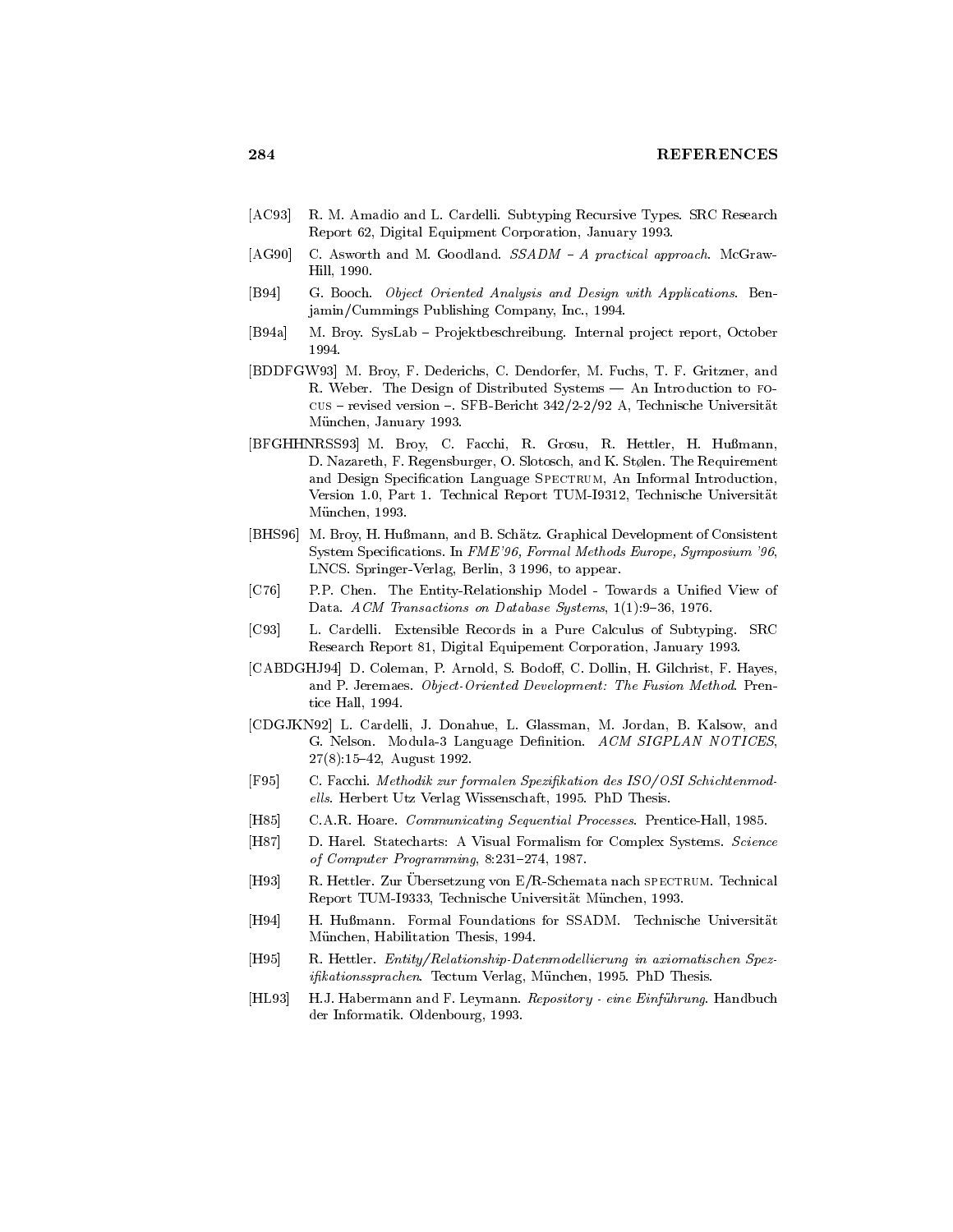- [HM93] A. Hevner and H. Mills. Box-Structured Methods for Systems Development with Objects. IBM Systems Journal, 2:232-251, 1993.
- [HU90] J. Hopcroft and J. Ullman. Einführung in die Automatentheorie, Formale Sprachen und Komplexitätstheorie. Addison-Wesley, 1990.
- [J85] B. Jonsson. A Model and Proof System for Asynchronous Networks. In Proc. 4th ACM Symposium on Principles of Distributed Computing. ACM, 1985.
- [J87] B. Jonsson. Compositional Verification of Distributed Systems. PhD thesis, Uppsala University, Uppsala Sweden, 1987.
- [J93] I. Jacobson. Object Oriented Software Engineering a Use Case Driven Approach. Addison Wesley, 1993.
- [J93a] R. Janicki. Towards a Formal Semantics of Tables. Technical Report 264, CRL, September 1993.
- [L91] L. Lamport. The temporal logic of actions. Technical Report 79, Digital Equipment Corporation, Systems Research Center, Palo Alto, California, December 1991.
- LS N Lynch and E Stark A Proof of the Kahn Principle for Input-Output Automata. Information and Computation, 82:81-92, 1989.
- [LW93] B. Liskov and J. M. Wing. A New Definition of the Subtype Relation. In ECOOP 93, pages 118-141, 1993.
- [M89] R. Milner. *Communication and Concurrency*. Prentice-Hall, 1989.
- [MDL87] H. Mills, M. Dyer, and R. Linger. Cleanroom Software Engineering. IEEE  $Software, 4:19-24, 1987.$
- [N93] O. Nierstrasz. Regular Types for Active Objects. In Andreas Paepke, editor, OOPSLA '93. ACM Press, October 1993.
- [N93a] F. Nickl. Ablaufspezifikation durch Datenflußmodellierung und stromverarbeitende Funktionen. Technical Report TUM-I9334, Technische Universität München, 1993.
- [P92] C. Parnas. Tabular Representation of Relations. Technical Report 260, CRL, October 1992.
- [P95] M. Petre. Why Looking Isn't Always Seeing: Readership Skills and Graphical Programming. Communications of the  $ACM$ ,  $38(6)$ : 33-44, June 1995.
- [PR94] B. Paech and B. Rumpe. A new Concept of Refinement used for Behaviour Modelling with Automata. In FME'94, Formal Methods Europe, Symposium  $94$ , LNCS 873. Springer-Verlag, Berlin, October 1994.
- [PR94b] B. Paech and B. Rumpe. Spezifikationsautomaten: Eine Erweiterung der Spezifikationssprache SPECTRUM um eine graphische Notation. In Formale Grundlagen für den Entwurf von Informationssystemen, GI-Workshop, Tutzing 24.-26. Mai 1994 (GI FG 2.5.2 EMISA). Institut für Informatik, Universität Hannover, May 1994.
- [R94] B. Rumpe. Verwendung endlicher Automaten zur Implementierung des dynamischen Verhaltens von C++ Objekten. In G. Snelting U. Meyer, editor, Semantikgestuetzte Analyse, Entwicklung und Generierung von Programmen, 9402. Justus-Liebig-Universität Giessen, March 1994.